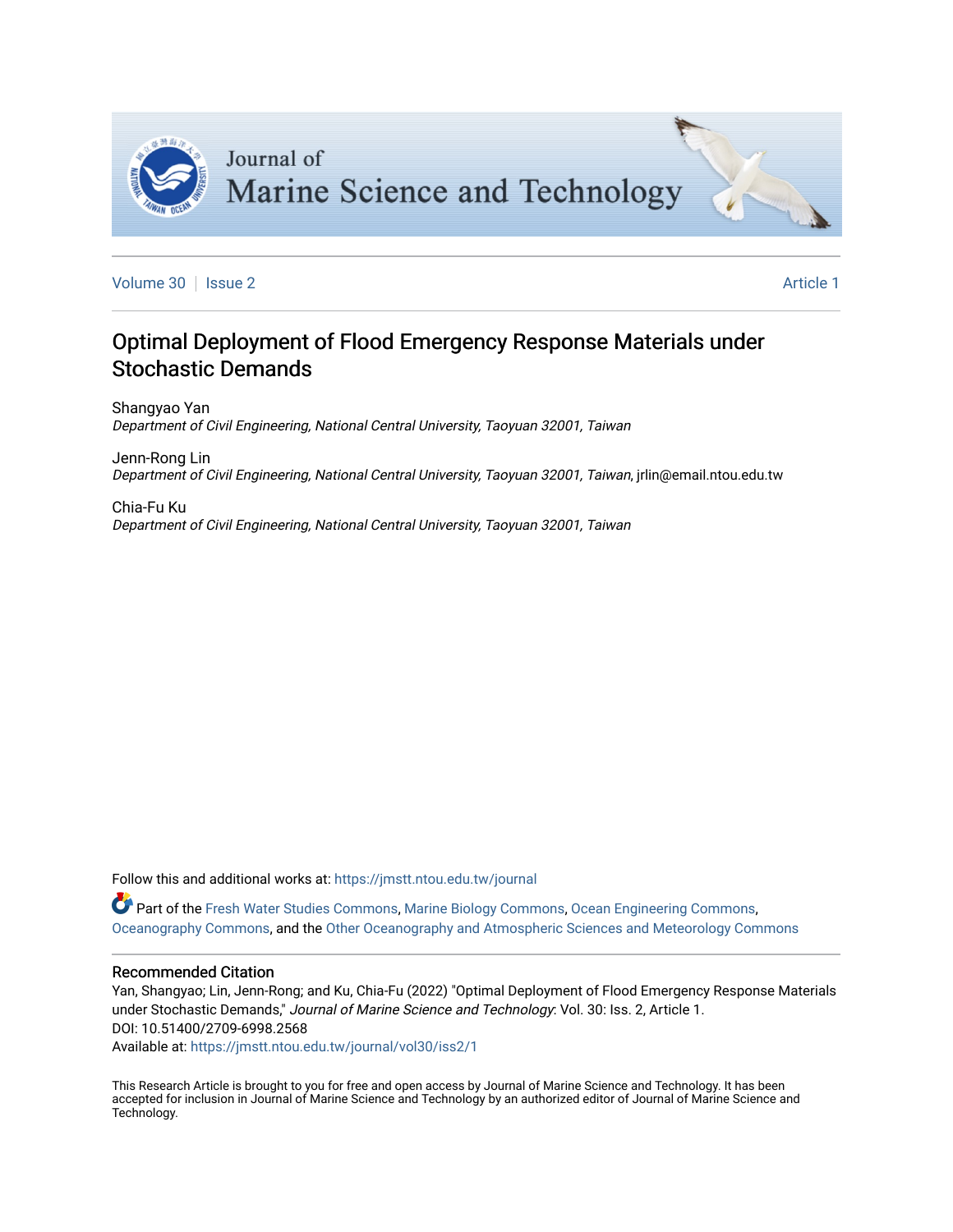# Optimal Deployment of Flood Emergency Response Materials under Stochastic Demands

Sh[a](#page-1-0)ngyao Yan <sup>a</sup>, Jenn-Rong Lin <sup>[b,](#page-1-1)</sup>\*, Chia-Fu Ku <sup>a</sup>

<span id="page-1-0"></span><sup>a</sup> Department of Civil Engineering, National Central University, Taoyuan 32001, Taiwan

<span id="page-1-1"></span><sup>b</sup> Department of Transportation Science, National Taiwan Ocean University, Keelung 20224, Taiwan

# Abstract

This study aims to develop a planning model for the deployment of flood emergency response materials under stochastic demands. For ease of modeling, a deterministic demand model is first proposed, from which the stochastic model is further extended. These models are used to determine the allocation of materials the transport truck routes and distribution of the stockpiled materials to emergency sites. The models are formulated as multiple integer network flow problems with special side constraints which are characterized as NP-hard in terms of optimization. To solve the complicated stochastic model efficiently, we also develop a solution algorithm based on a problem decomposition technique coupled with a variable fixing technique. Finally, to preliminarily evaluate the proposed models and solution algorithm, we perform numerical tests using data related to a Taiwan flood emergency response system. The test results are good, indicating the potential usefulness of the models and solution algorithm in practice.

Keywords: Flood emergency response, Material deployment, Time-space network, Stochastic demand, Solution algorithm

# 1. Introduction

D ue to global warming and extreme climate change, in recent years the frequency and severity of typhoons or hurricanes has increased dramatically. At the same time, the damage caused by storms and floods has become more costly, as more and more people choose to reside closer to rivers, on flood plains and other vulnerable areas. The more serious consequences include loss of life and property in the catchment or downstream areas. Hence, governments need to implement prompt and efficient flood emergency response systems to fight the threat of flooding as a result of catastrophic events.

Being located in the western part of the North Pacific Ocean, Taiwan is directly affected by several typhoons each year. During the period from 1991 to 2014, there were 171 flooding events caused by typhoons or extreme rainfall [[1\]](#page-15-0). Typhoons and extreme rainfall events may trigger flooding simply because of the sheer volume of the precipitation. To avoid catastrophic flooding, the Taiwan government has developed a flood-fighting protocol, as explained in its River Management Regulations. This protocol defines the flooding season as extending from May to November when the majority of typhoons strike Taiwan. Before the flooding season begins, the River Management Office and the local authorities are directed to team up to form flood-fighting command teams. These command teams are then required to determine suitable locations for the storage of sufficient flood emergency response materials in advance, in order to promptly and efficiently respond to an emergency flooding event, such as a levee breach.

In practice, when a levee is breached during a flood event, the responsible command team will first

\* Corresponding author. E-mail address: [jrlin@email.ntou.edu.tw](mailto:jrlin@email.ntou.edu.tw) (J.-R. Lin).



Received 3 January 2022; revised 8 February 2022; accepted 9 March 2022. Available online 17 May 2022.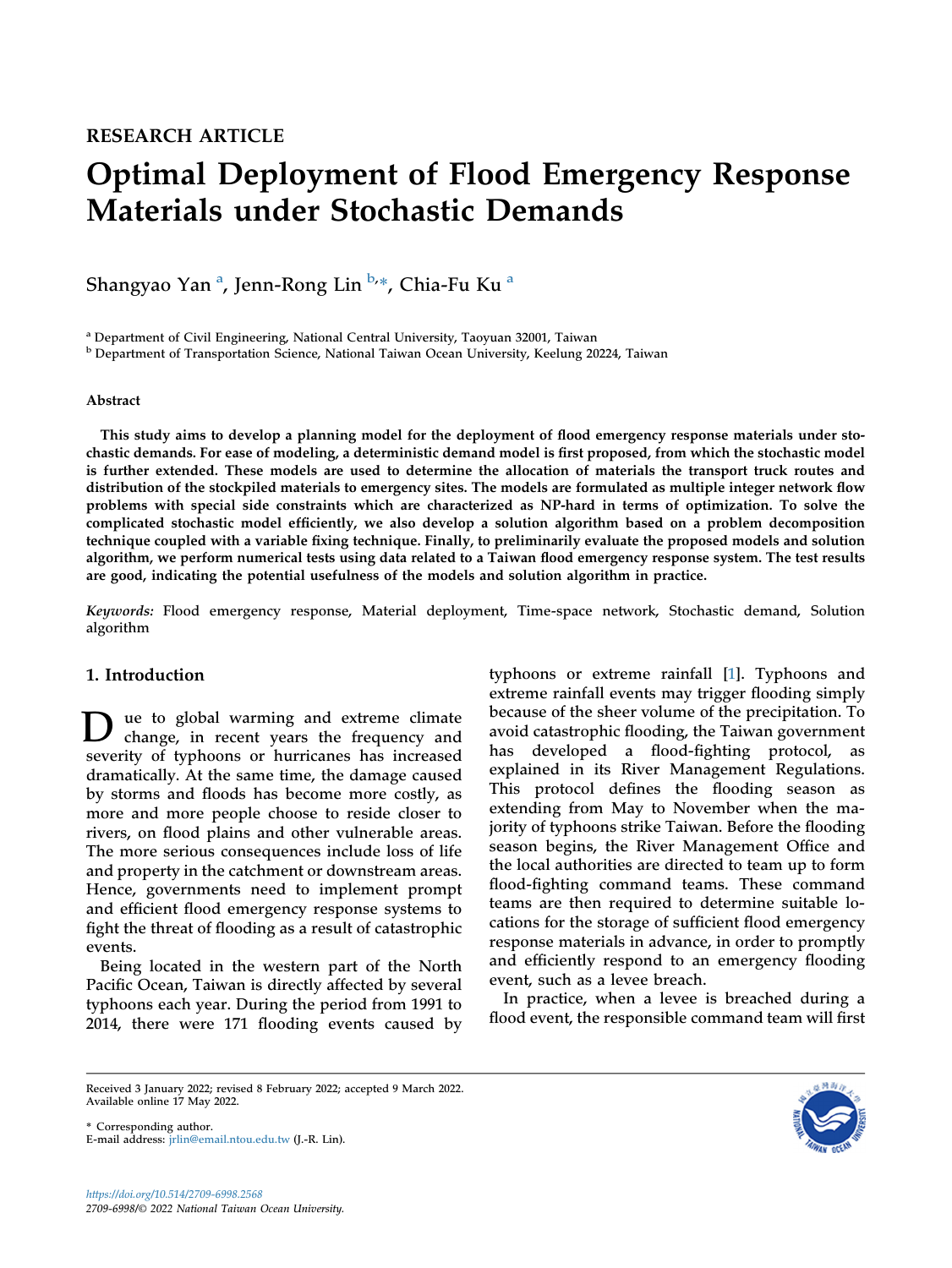send out geotechnical and hydraulic engineers to investigate the extent of the damage and determine the amount of flood emergency response materials required to close the breaches as rapidly as possible to prevent further damage. The required materials are transported by a contractor. Since the focus of the command team is to close the breaches as soon as possible, the contractor is required to have a sufficiently large fleet of vehicles to transport the required amount of materials within a short period of time (generally within 24 h). In addition, the contractor is paid according to how many units of response materials are transported within the required time period. The decisions on how to transport the materials are made solely by the contractor, as long as they are transported to the designated sites within the required time period. In real operations, the main consideration of the command team during the tactical planning stage is that the materials be delivered within the required time period following the flood event. Given this requirement, the authorities generally look for a minimum cost for payment to the contractor.

Currently, command team decisions about the deployment of flood emergency response materials, coupled with the response to emergency events, are made manually based on personal experience and historical data, which may not be efficient enough to prevent more extensive damage. It would therefore be useful to develop a flood emergency response material deployment model that takes into consideration the contract for efficient truck routing and the dispatching of response materials.

In addition, historical factors and circumstances related to emergency events may change. For example [\[2](#page-15-1)], pointed out that although levee breaches are likely to be in the same general vulnerable locations or locations close to previous flooding events, the magnitude of the breaches may vary. Since the magnitude of a breach is not known in advance, the amount of material required to carry out emergency repairs may also vary. Therefore, there is a need to develop a model that takes into consideration the stochastic nature of levee damage due to flooding.

The increase in the frequency and severity of natural disasters caused by earthquakes and major storms in recent years has given rise to more and more studies related to emergency logistics, specifically, emergency relief logistics and emergency response logistics. Emergency relief logistics are aimed at providing the necessary supplies to those affected and rescuing them during an emergency while, emergency response logistics, in contrast, are aimed at repairing damaged infrastructure and

preventing further catastrophic damage. Both types of efforts can soften the impacts of emergency events and reduce the losses incurred to residents living within the affected regions. However, to date, most studies have focused on emergency relief logistics, including, for example, strategic planning for flood rescue resource distribution systems [\[3](#page-15-2)], coordination of relief logistics and evacuation operations [\[4](#page-16-0),[5\]](#page-16-1), vehicle routing in relief logistics and evacuation operations  $[6,7]$  $[6,7]$  $[6,7]$  $[6,7]$ , the pre-positioning of emergency relief supplies [\[8](#page-16-4),[9\]](#page-16-5) and optimization of relief supplies for flooding emergencies [[10\]](#page-16-6). For details of the emergency relief logistics problem, please refer to [\[11](#page-16-7),[12\]](#page-16-8). Ozdamar [[13\]](#page-16-9), proposed a planning system combining mathematical model with a route management procedure for coordinating helicopter operations for disaster relief. The system planned helicopter operations for delivering medical supplies and evacuating injured people from disaster areas. Bozorgi-Amiri et al. [[14\]](#page-16-10), discussed humanitarian relief logistics and built a multi-objective model aimed at the minimization of the total expected value and the variance of the total cost of the relief chain, under uncertain demands, supplies and the cost of procurement and conveyance.

Past studies related to flood emergency response logistics focusing on transportation network repair, relief supplies, repair crew scheduling, flood emergency monitoring and estimation of relief supply demand include those by  $[10,15-22]$  $[10,15-22]$  $[10,15-22]$  $[10,15-22]$  $[10,15-22]$ . There have been few studies addressing the deployment of flood emergency response material, especially with consideration of the uncertain magnitude of response requests. Thus, we develop two mathematical models, a deterministic one and a stochastic one, for the deployment of materials for a flood emergency response system.

The key tactical planning decisions considered are: the level of inventory of response materials stored at each stockpile location, the transport truck routing and how the available flood emergency response materials should be transported from stockpile locations to each emergency site. The number of stockpile locations is assumed to be known in advance, since they have been predetermined by the command team, and the locations of flood emergency sites are also assumed to be known, although the magnitude of the flood emergency events is uncertain. The focus of these models is on short-term tactical deployment decisions regarding the levels of inventory of stockpiled flood emergency response materials and decisions regarding transport truck routing and the distribution of flood emergency response materials to emergency sites.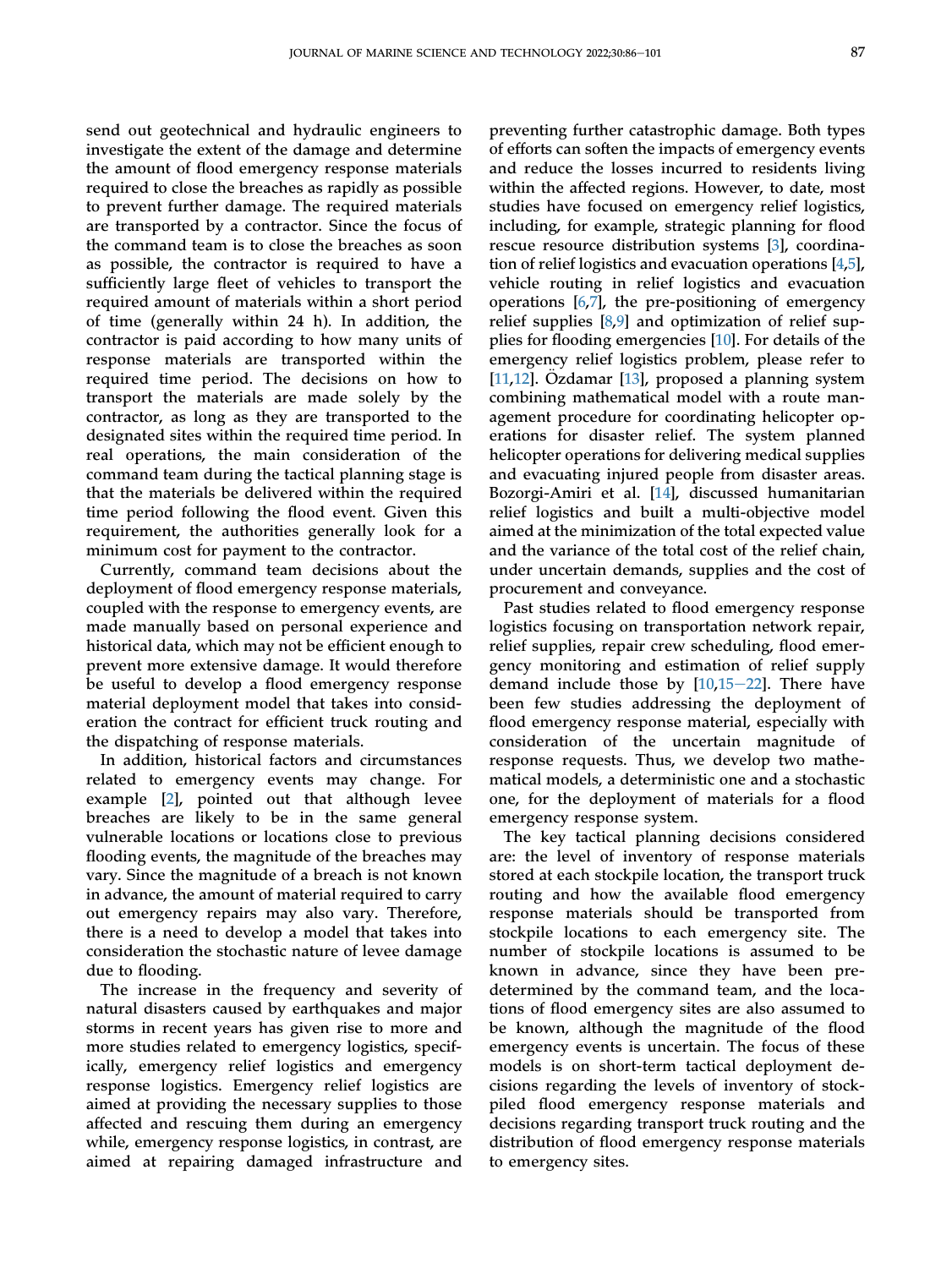The rest of this paper is organized as follows. Section [2](#page-3-0) describes the two models. Section [3](#page-10-0) develops the solution algorithm. Section [4](#page-11-0) presents the results of numerical tests. Finally, some conclusions and suggestions are drawn in Section [5](#page-15-3).

# <span id="page-3-0"></span>2. Modeling approach

The network structure and the mathematical formulation for determining the best levels of inventory of stockpiled flood emergency response materials and the associated transport truck routing and distribution of these materials to flood emergency sites under stochastic demands are discussed in this section. The network technique provides an efficient way to address multiple vehicle/entity/ commodity routings (e.g., see  $[23-26]$  $[23-26]$  $[23-26]$  $[23-26]$  $[23-26]$ . Thus, we design a time-space network to denote the allocation of flood emergency response materials among stockpile locations as well as the dispatch of trucks to transport the materials to sites impacted by the flooding events. For ease of modeling, we first develop a deterministic flood emergency response materials deployment model (DFMDM) with the objective of minimizing the total system cost. To deal with the issue of stochastic demand in practice, we further extend the deterministic model to develop a stochastic flood emergency response materials deployment model (SFMDM). To ensure the compliance of the model to real practices, the following assumptions are made:

- 1. The response to the flood emergency event must be completed within 24 h in order to prevent further damage, meaning that all demands for emergency materials for the specific flood emergency event have to be satisfied within the required response time.
- 2. The stockpile locations are assumed to be known and fixed because they have been pre-determined by the command team.
- 3. The locations of emergency sites are known, but the magnitudes of the emergency events are uncertain. The required amount of emergency response materials associated with an emergency event is associated with its magnitude. For the deterministic model, the amount of material required at a site is calculated as an average of all stochastic demands.
- 4. Only one type of truck is used to transport response materials. In addition, a truck can only be dispatched to only one emergency site per trip; multiple stops are not allowed by contract.
- 5. The contractor in charge of distributing the response materials is paid by the authorities

according to how many units of material they transport. In particular, the operating cost for distributing a unit of response materials to an emergency site is related to the type of material and the distance from the stockpile location to the emergency site and is calculated by taking the sum of cost for loading, unloading and transportation cost. Note that the operating costs of the trucks are not considered in the contract.

6. The models are designed to assist the decisionmaking authorities. The objective of the models is to minimize the total cost/expected cost, given the requirement that the materials be transported to the designated emergency sites within a specified time period.

# 2.1. Network structure

There are two types of networks designed for formulating the movement of transport trucks and emergency response materials.

#### 2.1.1. The truck-flow time-space network

The time-space network indicating the potential movements of transport trucks in the dimension of time and space is shown in [Fig. 1.](#page-4-0) The vertical axis represents the duration of the analysis period, while the horizontal axis shows the stockpile locations and emergency sites (the locations where flood emergency events have occurred). The duration of the analysis period is equal to the longest time within which the transportation of all materials must be completed. Based on real practices, the duration of the analysis period is set to be one day. Each node, except for the dummy supply node, denotes the location of a stockpile or flood emergency site at a specific time within the analysis period. In practice, the decision maker may have to make a trade-off between solution accuracy and efficiency when determining a suitable node interval. The movement of each transport truck is represented by an arc. The arc flows express the flow of transport trucks in the network. The five types of arcs are defined below.

# (1) Service arc

A response to a flood emergency service request is represented by a service arc (see (1) in [Fig. 1\)](#page-4-0). The response requires the dispatch of a truck which will travel from a stockpile location to an emergency site. The dispatch contains information about the dispatch location, the arrival location, the dispatch time, the required travel time and the arrival time.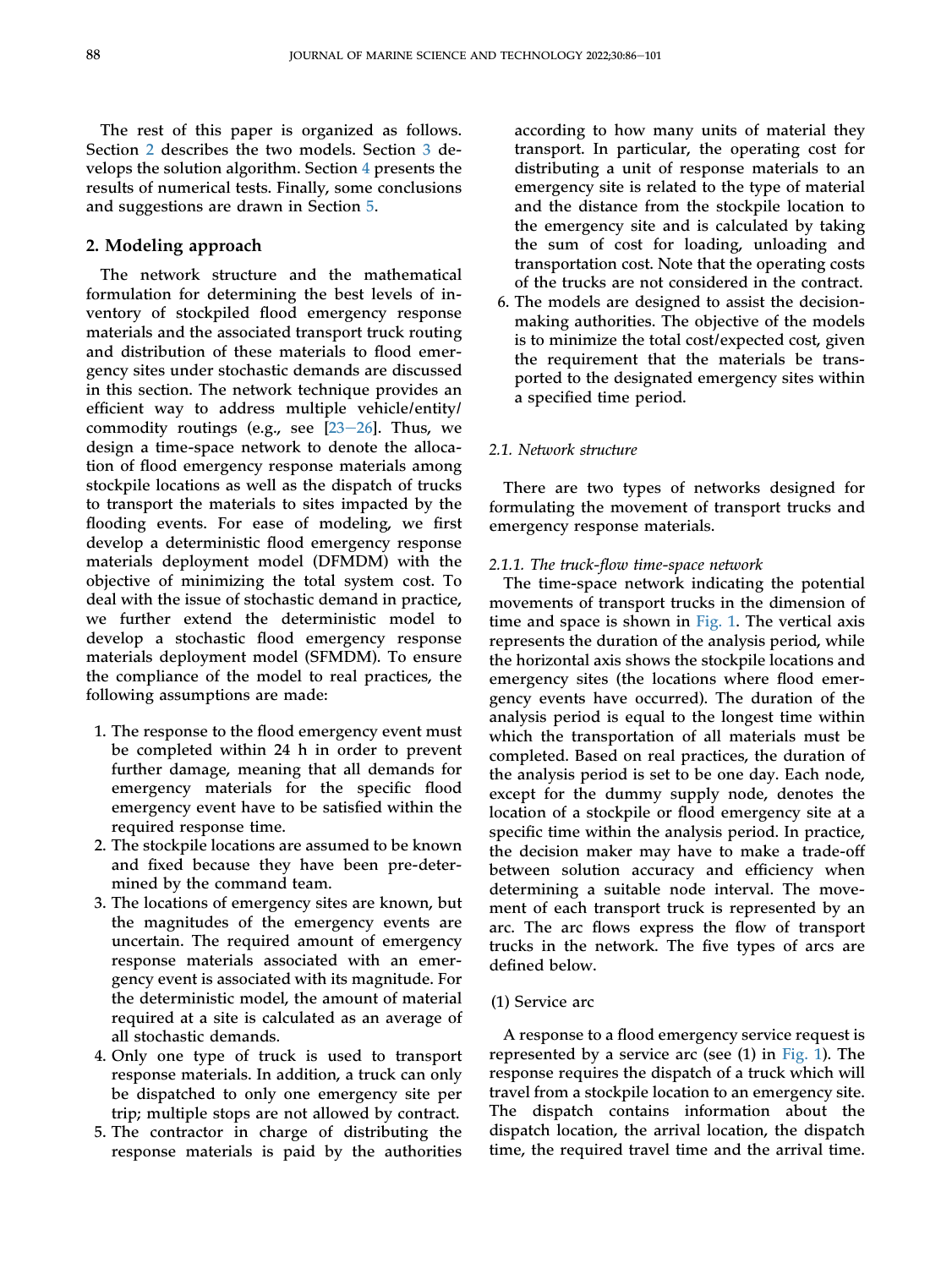<span id="page-4-0"></span>

Fig. 1. The truck-flow time-space network.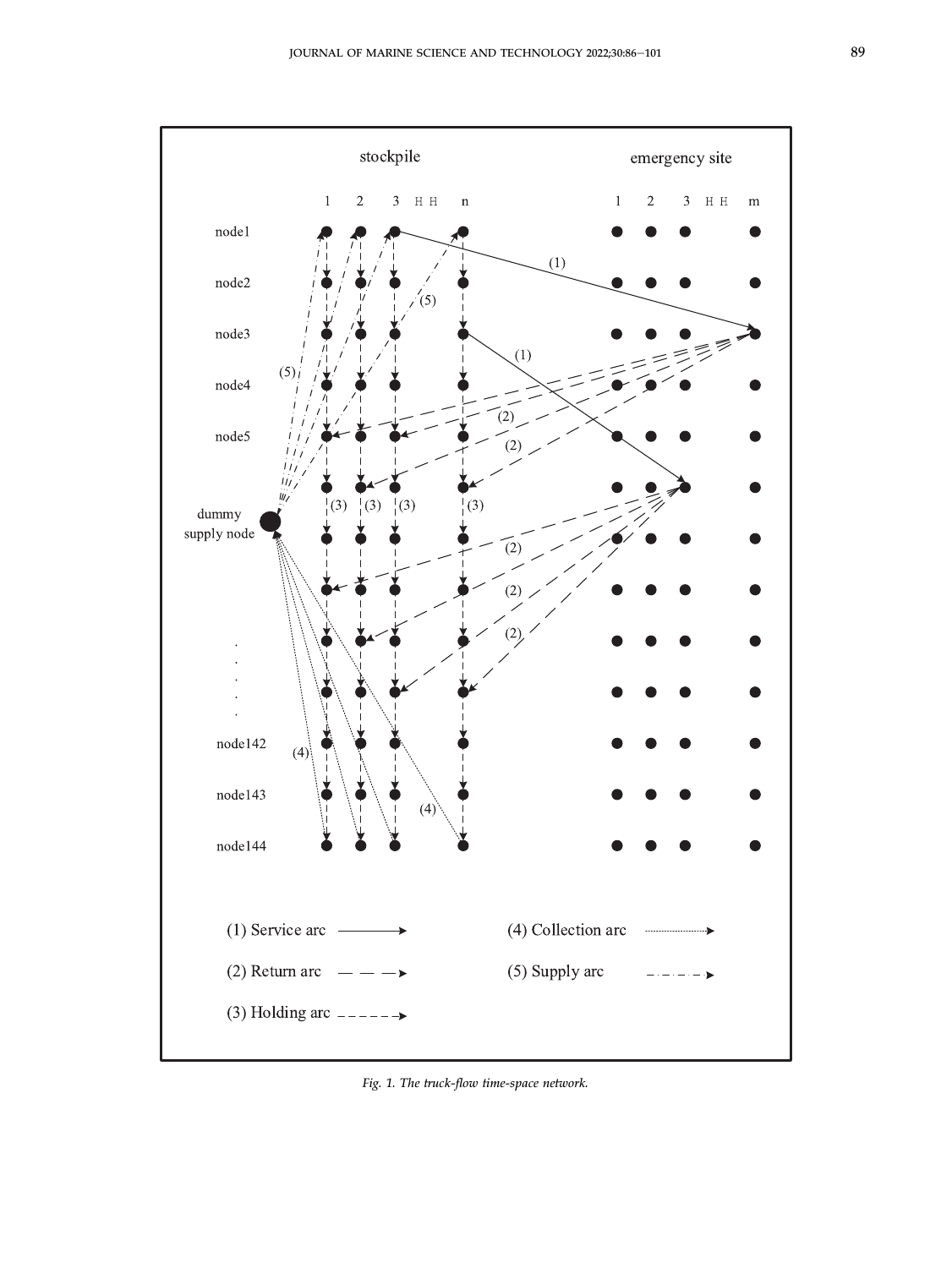The required travel time from a stockpile location to an emergency site is set to be equal to the actual travel time plus the loading time required at the stockpile location and the unloading and service time required at the emergency site. The arrival time at the emergency site is thus equal to the dispatch time at the stockpile location plus the travel time between the two locations. All possible transport truck dispatches between a stockpile location and an emergency site are considered in the network as long as the arrival times are within the response time limit. The arc cost is equal to zero (refer to assumption 5). Note that the handling costs for transporting response materials to serve a flood emergency response request are considered in the response material flow arcs which will be discussed later. If there is a need to consider the contractor's operating costs for dispatching a truck in response to a flood emergency service request in other applications, it can be easily set as the arc cost. The decision as to whether or not to dispatch a response truck from the stockpile location to the emergency site is represented by the arc flow. Therefore, the arc flow is a binary variable. If a response truck is dispatched from the stockpile location to the emergency site using this arc, the value of the arc flow is one, which is the upper bound. Otherwise, the value of the arc flow is zero, which is the lower bound.

#### (2) Return arc

The return of a dispatched truck from an emergency site to a stockpile location after serving an emergency response request is represented by a return arc (see (2) in [Fig. 1\)](#page-4-0). The arc cost of a return arc is zero (refer to assumption 5). The decision as to whether or not a response truck returning from an emergency site should return to the stockpile location is represented by the arc flow. Therefore, the arc flow is a binary variable. If a response truck returns to the stockpile location using this arc, the value of the arc flow is one. Otherwise, the value of the arc flow is zero.

## (3) Holding arc

A holding arc (see (3) in [Fig. 1](#page-4-0)) is created to represent the holding of trucks (which are not dispatched) but stay at a stockpile location for a period of time. The arc cost denotes the cost incurred for holding trucks at a stockpile location and is equal to zero (refer to assumption 5). Obviously, the largest number of trucks that can stay at a stockpile location is equivalent of the size of the fleet deployed in the flood emergency response system. Therefore, the

arc flow's upper bound is set to be the fleet size. If no truck is held at the stockpile location, the value of the arc flow is zero, which is the lower bound. Note that there is no holding arc at an emergency site because the response should be prompt.

# (4) Collection arc

The return of trucks from a stockpile location to the dummy supply node is represented by a collection arc (see  $(4)$  in [Fig. 1](#page-4-0)). The arc cost is zero (refer to assumption 5). Obviously, the largest number of trucks is equivalent to the fleet size. Therefore, the arc flow's upper bound is set to be the fleet size. If there is no truck to be collected from the stockpile location, the value of the arc flow is zero, which is the arc flow's lower bound.

#### (5) Supply arc

The deployment of trucks from the dummy supply node to a stockpile location is represented by a supply arc (see (5) in [Fig. 1\)](#page-4-0). The arc cost denotes the fixed cost for allocating a truck at a stockpile location to service the flood emergency response requests. In this study, the arc cost is set to be zero (refer to assumption 5). Obviously, the largest number of trucks that can be dispatched to a stockpile location is equivalent to the fleet size. Therefore, the arc flow's upper bound is set to be the fleet size. If no truck is dispatched to the stockpile location, the value of the arc flow is zero, which is the arc flow's lower bound.

#### 2.1.2. The material-flow time-space network

As shown in [Fig. 2](#page-6-0), the time-space network of material flows denotes the potential movement of flood emergency response materials between two locations within a certain time span. Each layer in the material-flow time-space network represents the movement of a specific type of flood emergency response material movement. The movement of materials in the material-flow time-space network must correspond to the movement of trucks in the truck-flow time-space network. The horizontal axis represents the flood emergency response material stockpile locations and the flood emergency sites, while the vertical axis represents the duration of the analysis period. As in the truck-flow time-space network, each node, except for the dummy supply node and the dummy demand node, denotes a stockpile location or a flood emergency site at a specific time. Each arc represents the movement of materials. The arc flows express the flow of materials in the network. Four types of arcs are defined as follows: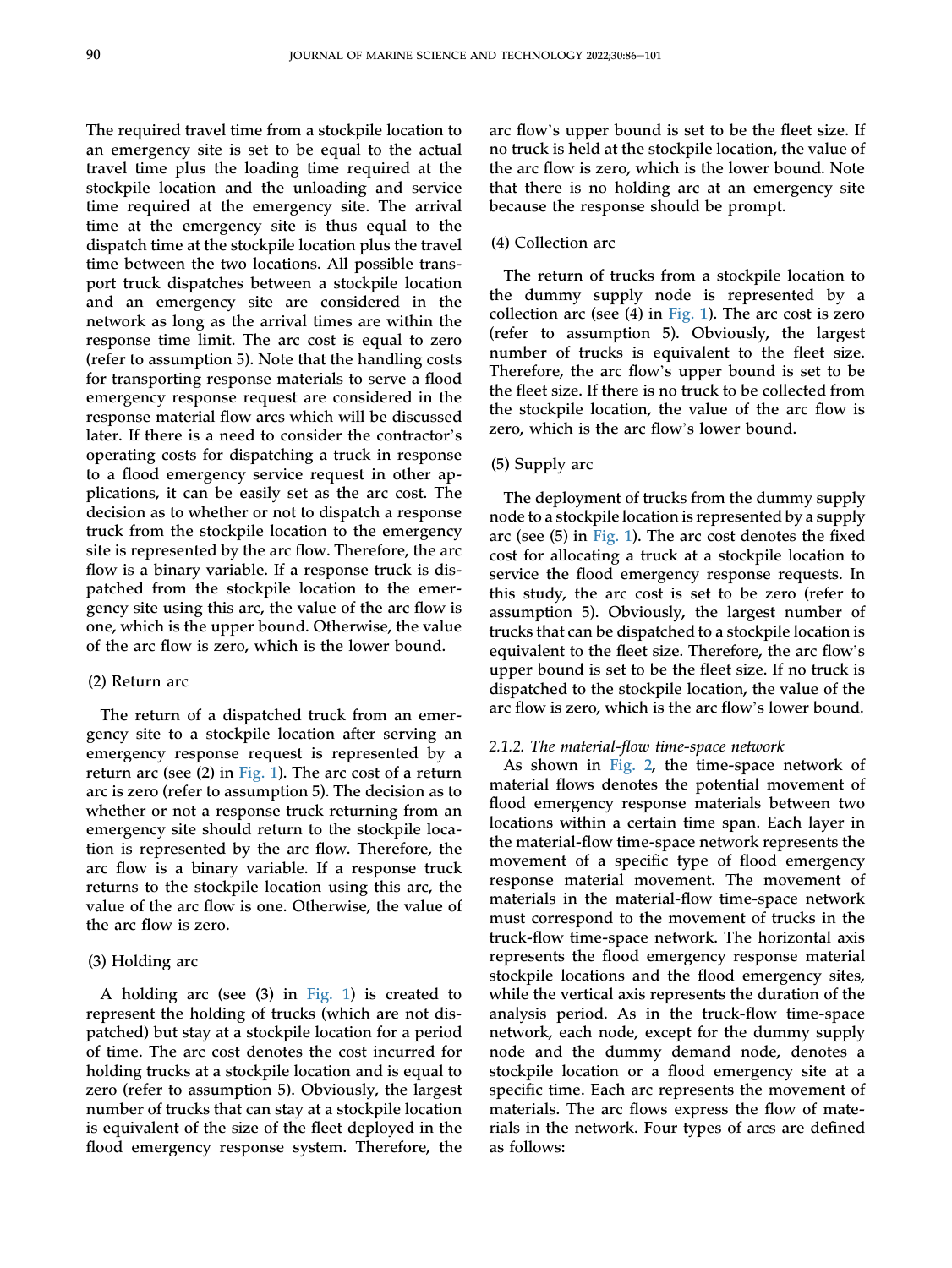<span id="page-6-0"></span>

Fig. 2. The material-flow time-space network.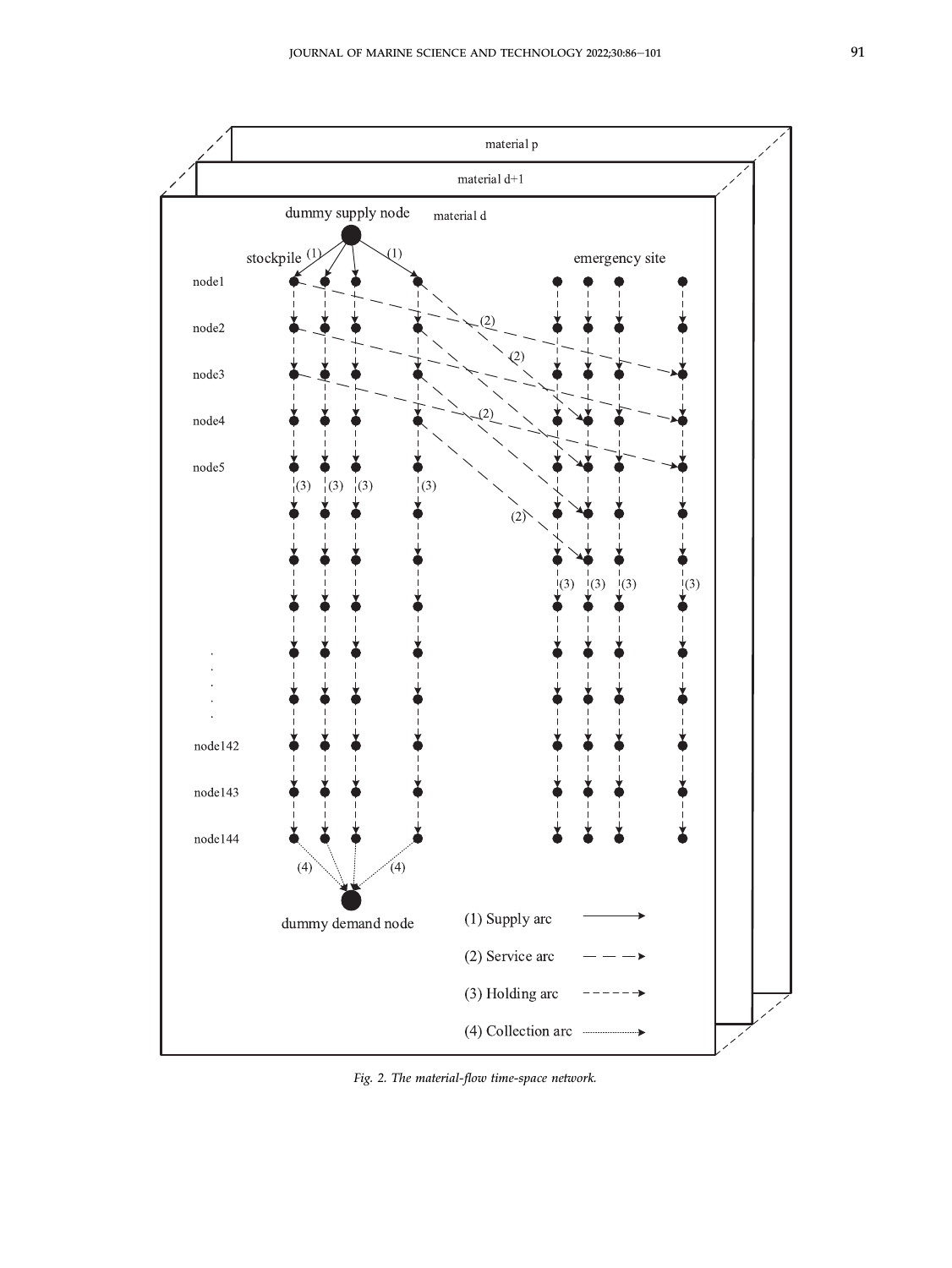# (1) Supply arc

The deployment of flood emergency response materials from the dummy supply node to a stockpile location at the beginning of the analysis period is represented by a supply arc (see  $(1)$  in [Fig. 2](#page-6-0)), which corresponds to a supply arc in the truck-flow time-space network. The arc cost denotes the fixed cost for deploying one unit of response materials at a stockpile location. However, in this study, the arc cost is set to zero because the material manufacturing cost is roughly the same across all providers. It is thus a constant and can therefore be removed from the optimization. The arc flow's upper bound, which is the largest amount of materials that can be allocated to a stockpile location, should not exceed the storage capacity at that location. If there is none of this type of flood emergency response material allocated to that stockpile location, the value of the arc flow is zero, which is the arc flow's lower bound.

#### (2) Service arc

The movement of materials from a stockpile location to an emergency site within the associated block of time is represented by a service arc (see (2) in [Fig. 2\)](#page-6-0). All information regarding the material movement is identical to the corresponding truck dispatch information. The arc cost is equal to the payment from the authorities to the contractor for moving one unit of response material from the stockpile location to the emergency site. Note that the contractor in charge of distributing the response materials is paid according to how many units of material they transport. The arc flow denotes the number of units of emergency response materials that are transported from the stockpile location to the emergency site. The upper bound of the arc flow, which is the largest amount of materials that can be transported on a truck, should not exceed the capacity of the transport truck. If no material is transported to the emergency site on this trip, the value of the arc flow is zero, which is the lower bound of the arc flow.

## (3) Holding arc

The storage of flood emergency response materials at a stockpile location for a specific period is represented by a holding arc (see (3) in [Fig. 2\)](#page-6-0). The arc cost is the unit storage cost for this period which is set to be a very small value, since the required storage space is provided by the river management office or local government. The maximum amount of materials that can be stored at a stockpile location

cannot exceed the storage capacity, which is the upper bound of the arc flow. If no material is stored at this location during this period, the arc flow is zero, which is the lower bound.

# (4) Collection arc

Unused flood emergency response material collected from a stockpile location and moved to the dummy demand node at the end of the analysis period is represented by a collection arc (see (4) in [Fig. 2](#page-6-0)). The arc cost is set to be zero in this study. The arc flow's upper bound, which is the largest amount of materials that can be allocated to a stockpile location, should not exceed the storage capacity of at that location. If none of this type of material is allocated to the stockpile location, the value of the arc flow is zero, which is the lower bound.

#### 2.2. Deterministic model (DFMDM)

The notations and symbols used for formulating the deterministic model are listed below.

- Sets: VN: the set of all nodes in the truck-flow time-space network;<br>VA: the set of all arcs in the truck-flow time-space network; the set of all arcs in the truck-flow time-space network; VNS: the set of all stockpile location nodes in the truck-flow time-space network; VND: the set of all flood emergency site nodes in the truck-flow time-space network; VAF: the set of all service arcs in the truck-flow time-space network;
	- GP: the set of flood emergency response materials;
	- $MN<sup>d</sup>$ : the set of all nodes in the material-flow time-space network for material d;
	- $MA<sup>d</sup>$ : the set of all arcs in the material-flow time-space network for material d;

Parameters:

- $CV_{ij}$ : arc  $(i, j)$  cost for the truck-flow time-space network;
- CM<sup>d</sup><sub>ij</sub>: arc (i,j) cost for the  $d^{th}$  material-flow time-space network;
- $UV_{ij}$ : arc  $(i, j)$  flow's upper bound for the truck-flow time-space network;
- *UM*<sup>d</sup><sub>ij</sub>: arc (*i,j*) flow's upper bound for the  $d^{th}$  material-flow time-space network;
- 
- $V_d$ : the volume per unit of material d;<br>  $V_t$  the volume canacity of a truck:
- V: the volume capacity of a truck;<br> $W_d$ : the weight per unit of the mate
- $W_d$ : the weight per unit of the material d;<br>W: the weight canacity of a truck: the weight capacity of a truck;
- $b_i^d$ : the supply of material  $d$  at node  $i$  in the  $d^{th}$ material-flow time-space network; if node *i* represents the dummy supply node,  $b_i^d = Q_d$  (i.e., total supply of the  $d^{th}$  material); if node i represents a flood emergency site,  $b_{i}^{d} = -D_{md}$  (i.e., demand of the  $d^{th}$  material for the  $m<sup>th</sup>$  emergency site); if node  $i$  represents the dummy demand node,  $b_i^d = \sum_{j=1}^m D_{jd} - Q_d$  (i.e., the remaining inventory level of the  $d^{th}$  material); otherwise, it is equal to zero;
- INT: set of integers.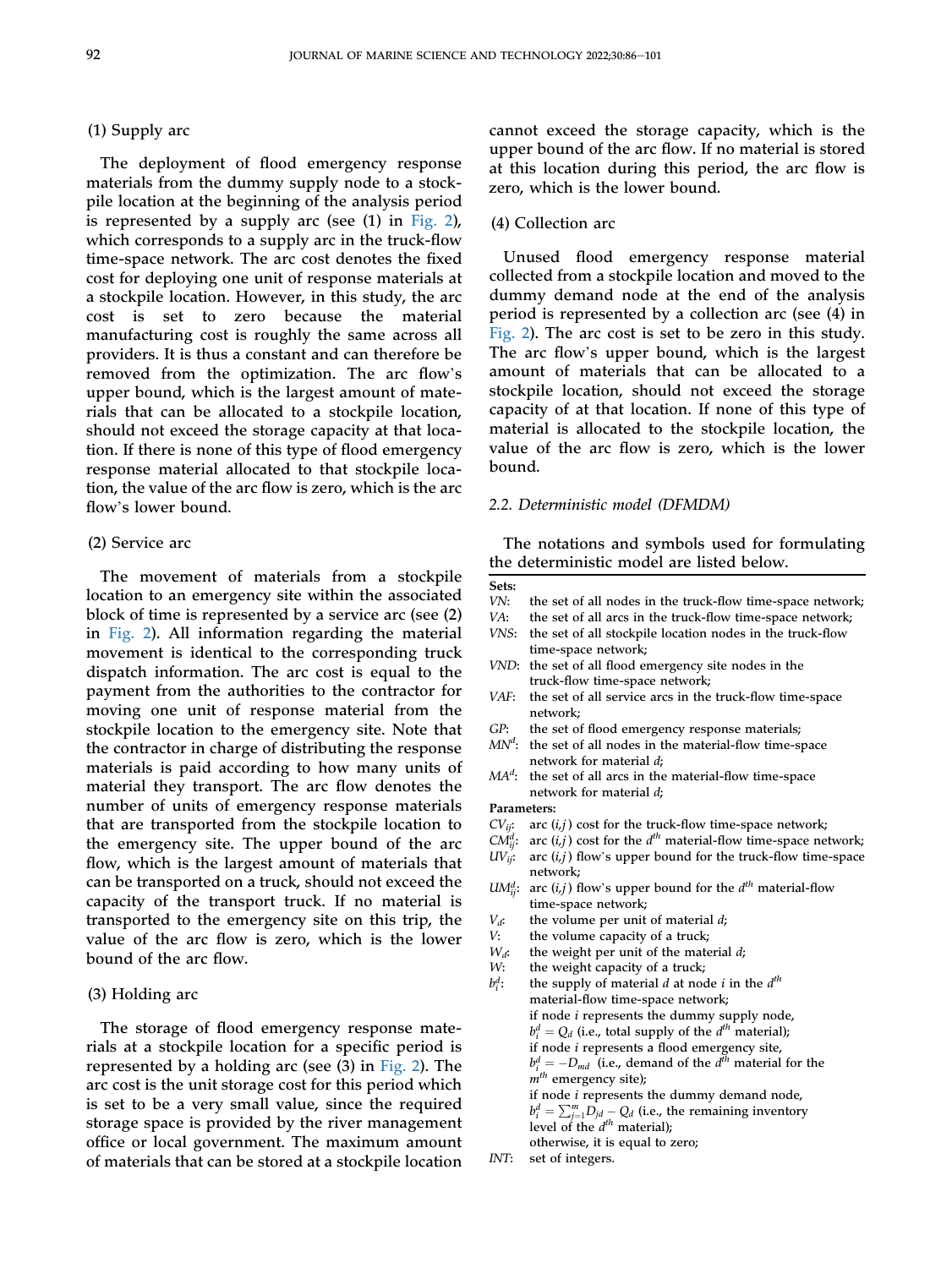Decision variables:

| $x_{ii}$ :   | arc $(i, j)$ flow in the truck-flow time-space network;          |
|--------------|------------------------------------------------------------------|
| $y_{ij}^d$ : | arc $(i, j)$ flow in the $dth$ material-flow time-space network. |

The deterministic flood emergency response material allocation model (DFMDM) is formulated as an integer network flow problem with special side constraints as follows:

Min

$$
\sum_{ij \in VA} CV_{ij} \times x_{ij} + \sum_{d=1}^p \sum_{ij \in MA^d} CM_{ij}^d \times y_{ij}^d \tag{1}
$$

S.T.

$$
\sum_{j \in VN} x_{ij} - \sum_{k \in VN} x_{ki} = 0, \qquad \forall i \in VN,
$$
\n(2)

$$
\sum_{j \in MN^d} y_{ij}^d - \sum_{k \in MN^d} y_{ki}^d = b_i^d, \quad \forall i \in MN^d, d \in GP,
$$
\n(3)

$$
\sum_{j \in VND} x_{ij} \le 1, \qquad \forall i \in VNS,
$$
\n(4)

$$
\sum_{d=1}^{p} V_d \times y_{ij}^d \le V \times x_{ij}, \qquad \forall ij \in VAF,
$$
\n(5)

$$
\sum_{d=1}^{p} W_d \times y_{ij}^d \le W \times x_{ij}, \quad \forall ij \in VAF,
$$
\n(6)

$$
0 \le x_{ij} \le UV_{ij}, \qquad \forall\, ij \in VA,\tag{7}
$$

$$
0 \le y_{ij}^d \le UM_{ij}^d, \qquad \forall ij \in MA^d, d \in GP,
$$
 (8)

$$
x_{ij} \in INT, \qquad \qquad \forall \, ij \in VA, \tag{9}
$$

$$
y_{ij}^d \in INT, \qquad \forall ij \in MA^d, d \in GP. \tag{10}
$$

The objective function (1) minimizes the total cost, given that the responses to the flood emergency events must be completed within 24 h. The total cost includes the operating costs for truck usage and the handling costs for transporting the materials. Note that although the operating costs are zero in this study (refer to assumption 5), we retain the first item, i.e., the operating costs for truck usage, to retain a more general format that will be useful for other applications. Constraint (2) ensures that the truckflow conservation hold for each node. Constraint (3) ensures that the material-flow conservation hold for each node and guarantees that the response requests at each emergency site node are satisfied. Constraint (4) ensures that each emergency site can only be

serviced by at most one truck per time spot. Constraint (5) is the truck volume capacity constraint. Constraint (6) is the truck weight capacity constraint. Constraints (7) and (8) set the lower bounds and upper bounds for all arc flows. Constraints (9) and (10) ensure that all arc flows are integers.

It should be mentioned that the DFMDM can be suitably modified and applied by the contractor to solve the optimal truck routing and response material dispatching problem from stockpile locations to emergency sites in real-world operations, given the amount of required response materials and the associated emergency sites. The modifications are as follows: 1) the amount of response materials at all stockpile locations is fixed; 2) the operating costs for truck usage for the contractor can be set for all arcs in the truck-flow time-space network; and 3) the service arc cost in the material-flow time-space network is set to be the negative value of the revenue earned by the contractor for distributing one unit of response material from the stockpile location to the emergency site. Detailed modifications and tests of the model can be researched in the future.

# 2.3. Stochastic model (SFMDM)

In reality, the location and magnitude of flooding events triggered by typhoons or extreme rainfall that strike Taiwan will vary, although certain flood locations are known to be vulnerable to flooding. This means that the locations of emergency sites and the required amount of response materials are not deterministic but stochastic, varying year by year.

It is important that a suitable amount of flood emergency response materials be deployed to each stockpile location at the beginning of the analysis period. The amounts need to be sufficient to respond to differences in demand at various emergency sites, so that under all circumstances the required materials can be successfully delivered, via an effective truck routing plan by the contractor, within the required time period following each flooding event. Furthermore, the model should also minimize the total expected cost at the end of the analysis horizon.

To cope with this type of stochastic optimization problem, the DFMDM is modified to become a stochastic model, capable of considering all possible demand scenarios, each associated with a number of emergency sites and demands for response materials. Flood emergency response materials are deployed at stockpile locations at the beginning of the analysis period, but the delivery of response materials to the emergency sites, coupled with the planning of truck routes, may vary between demand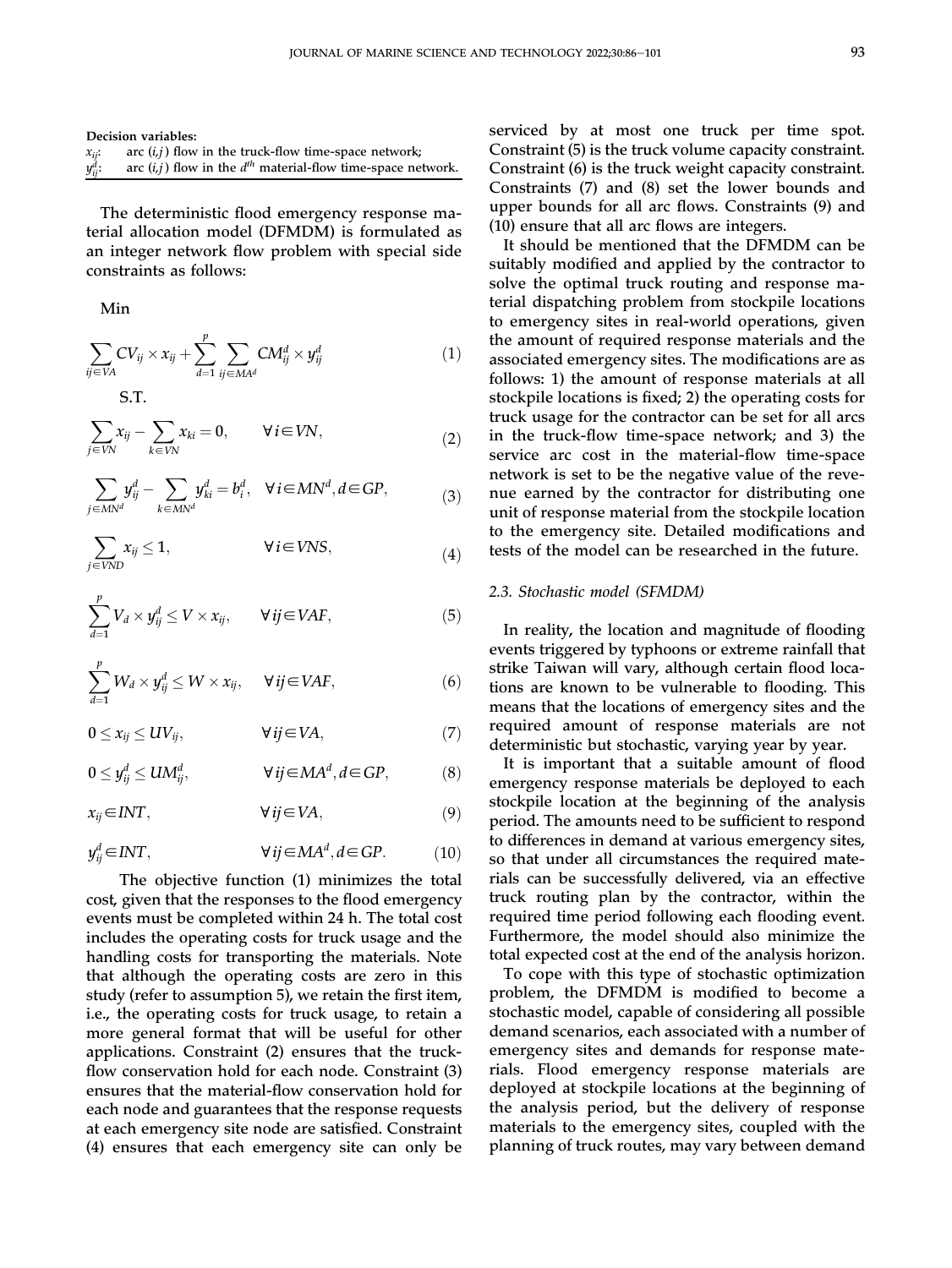scenario. Thus, the stochastic model is formulated as a two stage stochastic model [[27](#page-16-13)[,28](#page-16-14)], with the problem of the deployment of flood emergency response materials to stockpile locations being solved first (first stage decision), and the delivery of response materials from stockpile locations to the emergency sites, coupled with the truck routing plan for each demand scenario, being solved subsequently (second stage decision).

An integrated stochastic model is developed by efficiently modifying the DFMDM, as in [\[29](#page-16-15)]. In the first stage, decision variables corresponding to all demand scenarios are split and nonanticipativity constraints are then added to the stochastic model, ensuring that the first stage decisions are the same for all demand scenarios. This technique has been successfully adopted to develop effective stochastic programming models in the literature; for example, see [[30\]](#page-16-16). The modifications of the DFMDM to create a stochastic model are described in detail below.

As in the deterministic model, the time-space

types of arcs and the corresponding upper/lower bounds of the arcs are identical to those used in the deterministic model. However, in contrast to the deterministic model, which has only a single layer, the stochastic network has multiple layers, each corresponding to a demand scenario with a probability of occurrence. All possible demand scenarios need to be considered when making decisions about the deployment of emergency materials to stockpile locations. The supply arc flows associated with a stockpile location are the same for all layers, indicating that the deployment of flood emergency response materials to that stockpile location is set at the beginning of the analysis period (first stage decision). The other arc flows associated with an activity are not necessarily the same for all layers because the decisions in each layer are made by only considering the corresponding demand scenario (like the second stage decision).

Additional notations and symbols used to formulate the stochastic model are listed below.

| Sets:                                                              |                                                                                                                                          |
|--------------------------------------------------------------------|------------------------------------------------------------------------------------------------------------------------------------------|
| $VN^{\circ}$ :                                                     | the set of all nodes in the truck-flow time-space network for demand scenario s;                                                         |
| $VAs$ :                                                            | the set of all arcs in the truck-flow time-space network for demand scenario s;                                                          |
| $VNSs$ :                                                           | the set of all stockpile nodes in the truck-flow time-space network for demand scenario s;                                               |
| $VNDs$ :                                                           | the set of all flood emergency site nodes in the truck-flow time-space network for demand scenario s;                                    |
| VAF:                                                               | the set of all service arcs in the truck-flow time-space network for demand scenario s;                                                  |
| $MN^{d,s}$ :                                                       | the set of all nodes in the $d^{th}$ material-flow time-space network for demand scenario s;                                             |
| $MA^{d,s}$ :                                                       | the set of all arcs in the $d^{th}$ material-flow time-space network for demand scenario s;                                              |
| $MAE^{d,s}$ :                                                      | the set of all supply arcs in the $d^{th}$ material-flow time-space network for demand scenario s.                                       |
| Parameters:                                                        |                                                                                                                                          |
|                                                                    | arc $(i,j)$ flow's upper bound for the truck-flow time-space network for demand scenario $s$ ;                                           |
|                                                                    | arc $(i,j)$ flow's upper bound for the $d^{th}$ material-flow time-space network for demand scenario s;                                  |
| $\begin{array}{l} UV^s_{ij}:\\ U M^{d,s}_{ij}:\\ P_s: \end{array}$ | the probability for demand scenario s;                                                                                                   |
| $\tau$ :                                                           | the number of scenarios;                                                                                                                 |
| $b_i^{d,s}$ :                                                      | the supply of material d at node i in the $d^{th}$ material-flow time-space network for demand scenario s;                               |
|                                                                    | if node <i>i</i> represents the dummy supply node, $b_i^{ds} = Q_d$ (i.e., total supply of the $d^{th}$ material for demand scenario s); |
|                                                                    | if node i represents a flood emergency site, $b_i^{d,s} = -D_{md}^s$ (i.e., demand of the dth material for the mth emergency             |
|                                                                    | site demand scenario s);                                                                                                                 |
|                                                                    | if node i represents the dummy demand node, $b_1^{d,s} = \sum_{i=1}^{m} D_{id}^s - Q_d$ (i.e., the remaining inventory level of the      |
|                                                                    | dth material demand scenario s);                                                                                                         |
|                                                                    | otherwise, it is equal to zero.                                                                                                          |
| Decision variables:                                                |                                                                                                                                          |
|                                                                    | arc $(i, j)$ flow in the truck-flow time-space network for demand scenario s;                                                            |
| $x_{ij}^s$ :<br>$y_{ij}^{d,s}$ :                                   | arc $(i, j)$ flow in the $d^{th}$ material-flow time-space network for demand scenario s.                                                |

network can be employed to represent the stockpile locations, flood emergency sites, flood emergency response materials inventory levels at stockpile locations, trucks dispatched and the movement of flood emergency response material under uncertain demands. The design of the time-space networks for the stochastic model is similar to that of the deterministic model. The building of the time-space networks in the stochastic model is not discussed again in detail. The definitions for the nodes and the

The stochastic flood emergency response material allocation model (SFMDM) is formulated as follows:

Min

$$
\sum_{s=1}^{\tau} p^s \left[ \sum_{ij \in VA^s} CV_{ij} \times x_{ij}^s + \sum_{d=1}^p \sum_{ij \in MD^{d,s}} CM_{ij}^d \times y_{ij}^{d,s} \right]
$$
(11)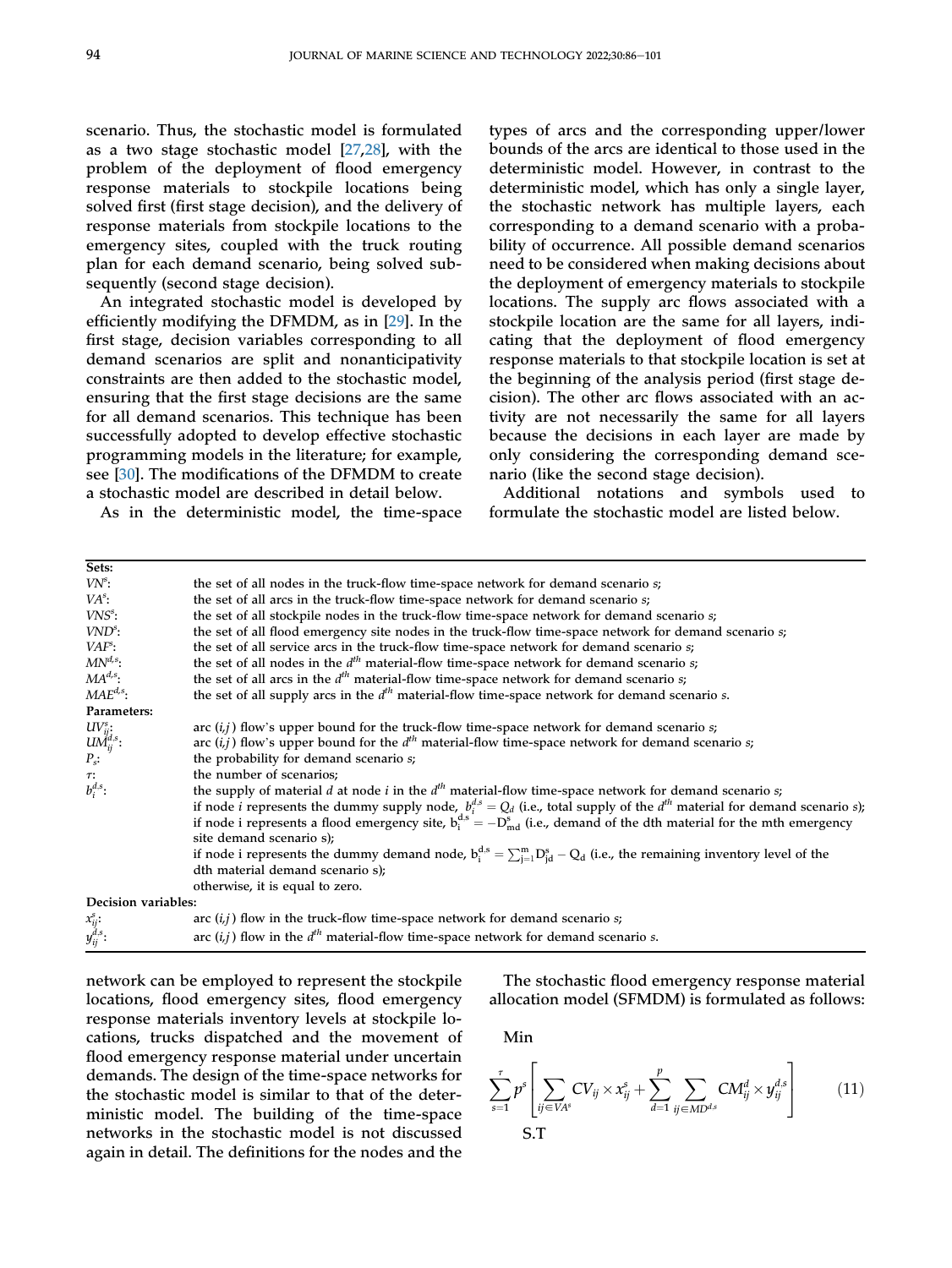$(13)$ 

$$
\sum_{j \in VN^s} x_{ij}^s - \sum_{k \in VN^s} x_{ki}^s = 0, \quad \forall i \in VN^s, \ s = 1... \tau,
$$
\n(12)

$$
\sum_{j \in MN^{d,s}} y_{ij}^{d,s} - \sum_{k \in MN^{d,s}} y_{ki}^{d,s} = b_i^{d,s}, \ \forall \, i \in MN^{d,s}, \, d \in GP, \, s = 1... \tau,
$$

$$
\sum_{j \in VND^s} x_{ij}^s \le 1, \qquad \forall i \in VNS^s, s = 1...7, \qquad (14)
$$

$$
\sum_{d=1}^{p} V_d \times y_{ij}^{d,s} \leq V \times x_{ij}^s, \qquad \forall ij \in VAF^s, s = 1... \tau, \qquad (15)
$$

$$
\sum_{d=1}^{p} W_d \times y_{ij}^{d,s} \le W \times x_{ij}^s, \quad \forall ij \in VAF^s, s = 1... \tau, \quad (16)
$$

$$
y_{ij}^{d,1} = y_{ij}^{d,2} = y_{ij}^{d,3} = \dots = y_{ij}^{d,\tau}, \quad \forall ij \in \text{UMAE}^{d,s}, d \in GP,
$$
\n(17)

$$
0 \le x_{ij}^s \le UV_{ij}^s, \qquad \forall ij \in VA^s, s = 1...{\tau}, \qquad (18)
$$

$$
0 \le y_{ij}^{d,s} \le UM_{ij}^{d,s}, \quad \forall ij \in MA^{d,s}, d \in GP, s = 1... \tau, \quad (19)
$$

$$
x_{ij}^s \in INT, \qquad \forall ij \in VA^s, s = 1... \tau,
$$
 (20)

$$
y_{ij}^{d,s} \in INT, \qquad \forall ij \in MA^{d,s}, d \in GP, s = 1... \tau. \tag{21}
$$

The objective function (1) minimizes the expected total costs, including the expected operating costs for truck usage and the expected costs for transporting the flood emergency response materials. Note that, as in the DFMDM, the first item, which is zero in this study (refer to the fifth assumption), is retained for a more general form that will be useful for other applications. Constraint (12) ensures the truck-flow conservation for each node for each demand scenario. Constraint (13) ensures the materialflow conservation for each node and ensures that the response requests at each demand node are satisfied for each demand scenario. Constraint (14) ensures that each emergency site can only be serviced by at most one truck per time spot for each demand scenario. Constraint (15) ensures that the total volume transported on a truck cannot exceed the volume capacity of that truck for each demand scenario. Constraint (16) ensures that the total weight to be transported on a truck cannot exceed the weight capacity of that truck for each demand scenario. Constraint (17) is the nonanticipativity constraint that ensures that the amount of flood emergency response materials allocated to a

stockpile location is the same for all demand scenarios. Note that because of constraint (17),  $y_{ij}^{d,s}$  can be seen as the first stage variables, i.e., for each d, its values for all s (scenarios) are the same. The other variables, i.e.,  $x_{ij}^s$  are the second stage variables, i.e., for each ij, the value may be different given different s. Constraints (18) and (19) guarantee that all arc flows are within their bounds. Constraints (20) and (21) ensure that all arc flows are integers. Note that a post-optimization analysis may be performed by slightly adjusting the optimization results to more closely correspond to actual practices.

It should be noted that a wait-and-see (WS) solution can be obtained by solving the SFMDM without constraint (17). This solution contains the DFMDM solutions associated with all demand scenarios, but does not require the deployment of flood emergency response materials to a stockpile location to be the same for all demand scenarios. Obviously, the WS solution can serve as a lower bound to the SFMDM solution, which is often called the here-and-now (HN) solution under the stochastic environment. In addition, the expected values of perfect information (EVPI) and the stochastic solution (VSS) can be used to evaluate the HN solution and the performance of the stochastic model, respectively, where  $EVPI = HN-WS$  and  $VSS = EEV-HN$  [[28](#page-16-14)]. Note that the expected value of the expected value problem (EEV) is obtained by inputting the solution from the deterministic model, with an average demand scenario, into the stochastic model.

# <span id="page-10-0"></span>3. Solution algorithm

In this section, the solution procedures for both models, the DFMDM and the SFMDM, are outlined. Using the  $C_{++}$  computer language, coupled with CPLEX 11, the DFMDM can be solved within a reasonable time for realistically sized problems. However, it is almost impossible to optimally solve the SFMDM (characterized as strongly NP-hard) within a reasonable period of time for realistic problems. As the complexity of the SFMDM is closely correlated to the number of variables, the solution efficiency can be increased by suitably reducing the number of variables. The problem decomposition technique coupled with the variable fixing technique has been used in past studies to efficiently solve time-space network-based vehicle/ crew scheduling problems [[25](#page-16-17)[,31](#page-16-18)], as well as capacitated network design problems [\[32](#page-16-19)]. Therefore, we develop a solution algorithm, coupled with CPLEX MIP, to solve the SFMDM, based on the problem decomposition technique coupled with the variable fixing technique.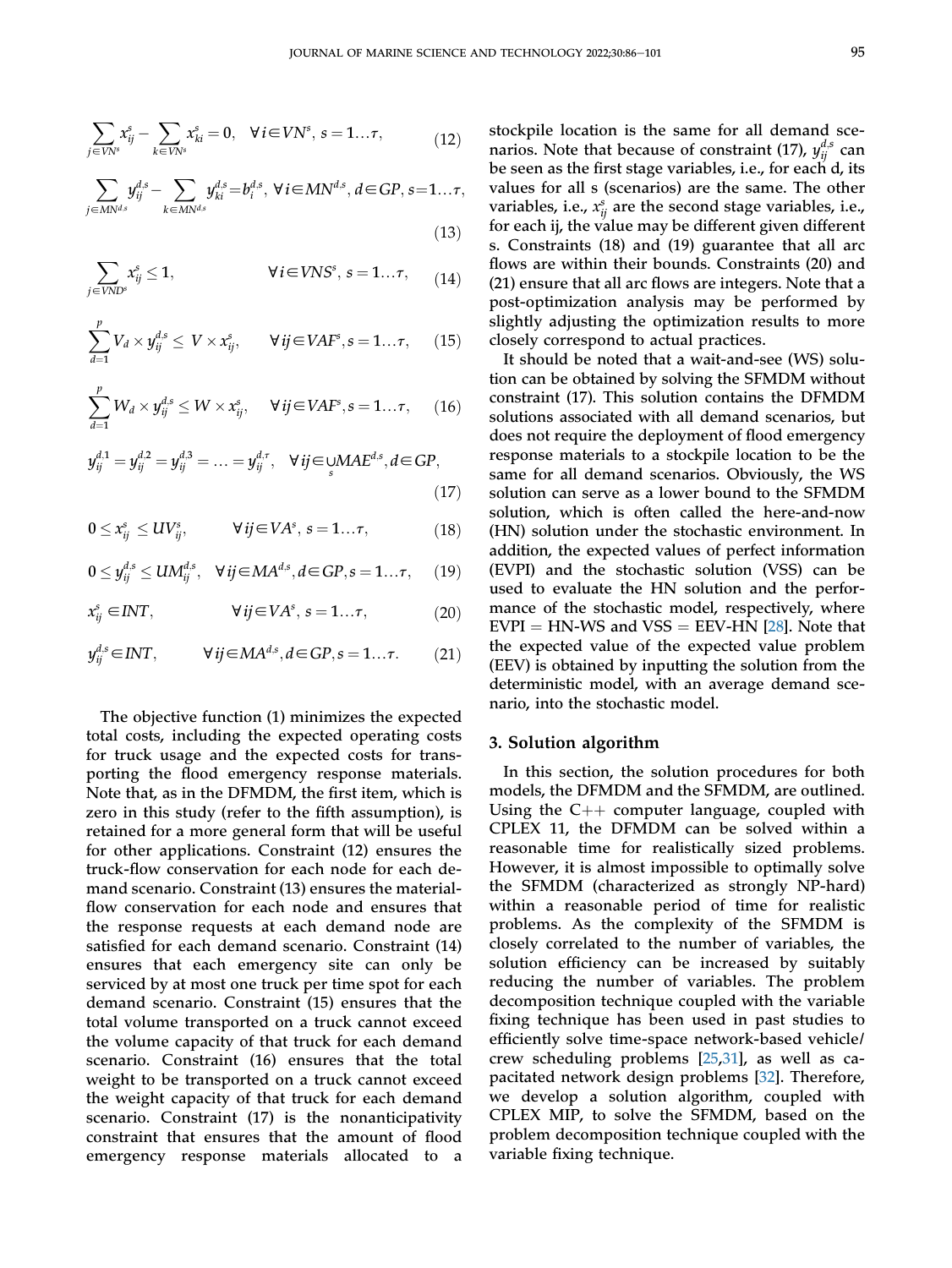The solution algorithm for efficiently finding nearoptimal solutions for the SFMDM is an iterative two-phase algorithm. The rationale behind this is that, in each iteration, we find the best allocation of flood emergency response materials to a stockpile location and then fix the flow variables associated with that location. In each iteration in phase I, we first find the optimal flood emergency response material allocation as well as the optimal choice for dispatch of trucks to transport these materials to flood emergency sites for each demand scenario. In phase II, from all solutions found for each demand scenario in phase I, we identify the best allocation of materials for a stockpile location, that is, where there is minimal variation in the levels of inventory for all demand scenarios (in terms of the coefficient of variation of the levels of inventory), to determine the suitable quantity of materials to be allocated to that location. Given the subset of locations where the required inventory levels of flood emergency response materials are determined, and when the flow variables associated with the stockpile locations are fixed, we then find another best allocation of materials for a stockpile location, to determine the required quantity of materials to be allocated to that location and to fix the flow variables associated with it. The process is repeated until the amount of flood emergency response materials required at all stockpile locations is determined.

The solution method is described as follows:

- 1. Initialization: set N (the number of iterations),  $\tau$ (the number of demand scenarios) and generate the required data for each demand scenario.
- 2. Set  $n = 1$ .
- 3. Set  $s = 1$ .
- 4. Solve the associated DFMDM and record the solutions for the associated demand scenario.
- 5. If  $s = \tau$ , calculate the variation in the required flood response materials allocated to each stockpile location and go to Step 6; otherwise,  $s = s+1$ , and return to Step 4.
- 6. If  $n = N$ , go to Step 7; otherwise, select the best location for the emergency response materials stockpile (where there is minimal variation in the level of inventory of materials) to determine the required inventory levels to be allocated to that location and fix the associated flow variables; let  $n = n+1$  and return to Step 3.
- 7. Record the flood emergency response material allocation and the dispatching of trucks to transport the materials from stockpile locations to the flood emergency sites and the associated handling cost.

It should be noted that the WS solution can be obtained by taking the expected result of all stochastic scenarios found in Step 4 in the first iteration  $(s = 1)$ . The WS solution is found by solving the SFMDM without the nonanticipativity constraint (17), which can be decomposed into multiple DFMDMs, each associated with a demand scenario. These multiple DFMDMs can then be solved independently. Consequently, the objective value of the WS solution, obtained by taking the expected objective value for all demand scenarios, can serve as a lower bound for the SFMDM solution obtained by the heuristic algorithm. Because of this property, the quality of the SFMDM solution can be evaluated by comparing it with the WS solution.

# <span id="page-11-0"></span>4. Numerical tests

Numerical tests were conducted using historical data obtained from one of the ten River Management Offices in Taiwan with reasonable simplifications, in order to evaluate how well the models could be applied in the real world. The  $C++$  computer language coupled with CPLEX 11.1 was used to build the models and to solve the problems. The tests were run on an Intel Core i7-2600 CPU 3.4 GHZ desktop computer with 8 GB of RAM in the Microsoft Windows 7 environment.

#### 4.1. Data analysis

The numerical tests refer to a flood emergency response network for the River Management Office. The flood emergency response system is implemented along rivers falling within the jurisdiction of the River Management Office which is in charge to the response to emergency flooding events. There are 8 stockpile locations (denoted as S1, S2, S3, S4, S5, S6, S7, S8) and 8 flood emergency sites (denoted as E1, E2, E3, E4, E5, E6, E7, E8) located in the district as shown in [Fig. 3.](#page-12-0) The distance matrix from the stockpile locations to the flood emergency sites is shown in [Table 1](#page-12-1). Sand bags can be stored at any stockpile location without a storage capacity constraint. All stockpile locations, except for stockpile 8, have the capacity for storing 1000 2-ton concrete blocks and 600 5-ton concrete blocks. Due to storage space limitations, only sand bags can be stored at stockpile 8. In practice, the response to a flood emergency event must be prompt and effective in order to prevent further damage. Therefore, we assume the duration of the planning period to be one day (24 h). Based on the practices of the River Management Office, the node interval in the network is set to 10 min (i.e., 6 nodes per hour and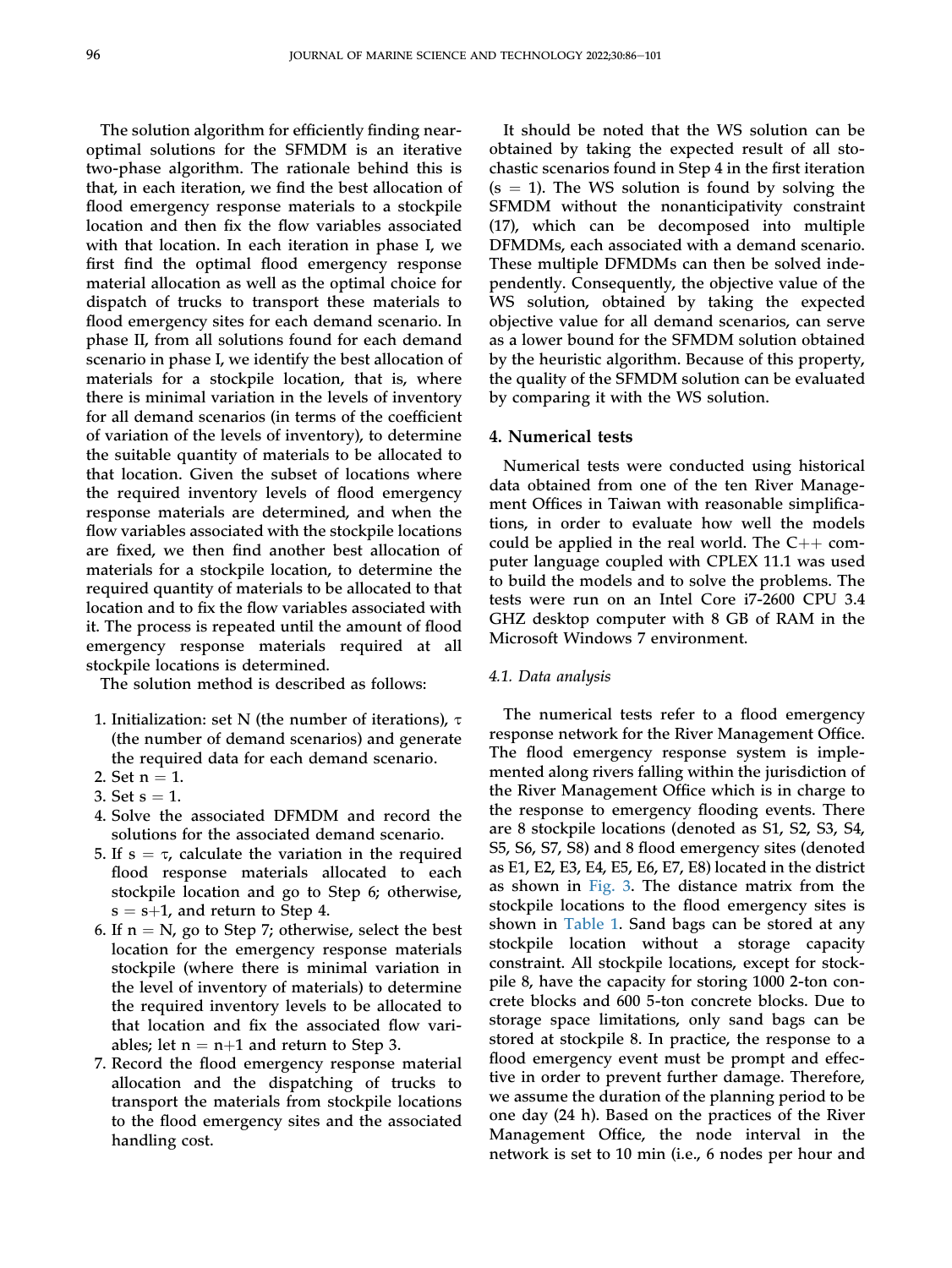<span id="page-12-0"></span>

Fig. 3. Site locations for the numerical tests.

144 nodes in total for each location). Information about an emergency flood event includes information about the location of the emergency site and the quantities of materials required to respond to the emergency event. The probability of occurrence and magnitude of possible flood emergency events are estimated based on historical data provided by the River Management Office. After careful investigation, the number of demand scenarios is set to be 120. This will be discussed further in Section [4.2](#page-13-0).

In this study, there are three types of flood emergency response materials: 5-ton concrete blocks, 2-ton concrete blocks and sand bags. The configuration and cost parameters associated with the flood emergency response materials as determined by contract are shown in [Table 2](#page-13-1). The arc

<span id="page-12-1"></span>Table 1. The distance matrix from stockpile locations to flood emergency sites (km)

|                | E1   | E2   | E3   | E4   | E5   | E6   | E7   | E8   |
|----------------|------|------|------|------|------|------|------|------|
| S1             | 60.5 | 61.2 | 50.1 | 44.9 | 60.2 | 69.4 | 16.5 | 55.4 |
| S <sub>2</sub> | 4.3  | 4.6  | 14.7 | 26.8 | 9.4  | 12.7 | 52.9 | 33.7 |
| S <sub>3</sub> | 3.4  | 3.8  | 15.9 | 28.0 | 6.4  | 11.9 | 54.1 | 36.4 |
| S4             | 21.2 | 14.5 | 25.8 | 48.5 | 15.6 | 18.7 | 75.2 | 43.7 |
| S <sub>5</sub> | 26.0 | 26.6 | 36.1 | 54.5 | 26.6 | 25.4 | 80.6 | 49.0 |
| S6             | 4.8  | 5.3  | 15.9 | 33.0 | 1.9  | 13.6 | 59.1 | 34.4 |
| S7             | 5.0  | 5.7  | 15.1 | 33.4 | 2.3  | 13.9 | 59.5 | 34.8 |
| S <sub>8</sub> | 12.2 | 12.6 | 7.5  | 29.3 | 13.2 | 20.7 | 46.6 | 25.0 |

costs for distributing these three types of response materials are calculated based on these cost parameters. Only one type of vehicle, 20-ton trucks, is used to transport response materials. The weight and volume capacities of the truck are 10.0 tons and 26.6 cubic meters, respectively. The loading times at the stockpile locations and unloading times at the flood emergency sites may vary depending on the type of material and the site. The loading times at the stockpile locations and unloading times at the flood emergency sites are assumed to be 20 min, a rough average of the required loading and unloading times.

Since only three types of response materials are considered, the time-space networks in the DFMDM are comprised of a transport truck-flow network and three response material-flow timespace networks. Since 120 different flood emergency scenarios are considered, there are one hundred and twenty layers in the transport truck-flow timespace networks and three hundred and sixty layers in the material-flow time-space networks for the SFMDM. The test problem sizes of the DFMDM or the SFMDM are large. In the DFMDM, there are 9,172 nodes, 51,410 arcs and 79,150 constraints, in which 51,410 constraints ensure the integrality and bounds of the arc flows, 9,172 constraints ensure flow conservation at each node, and there are 18,568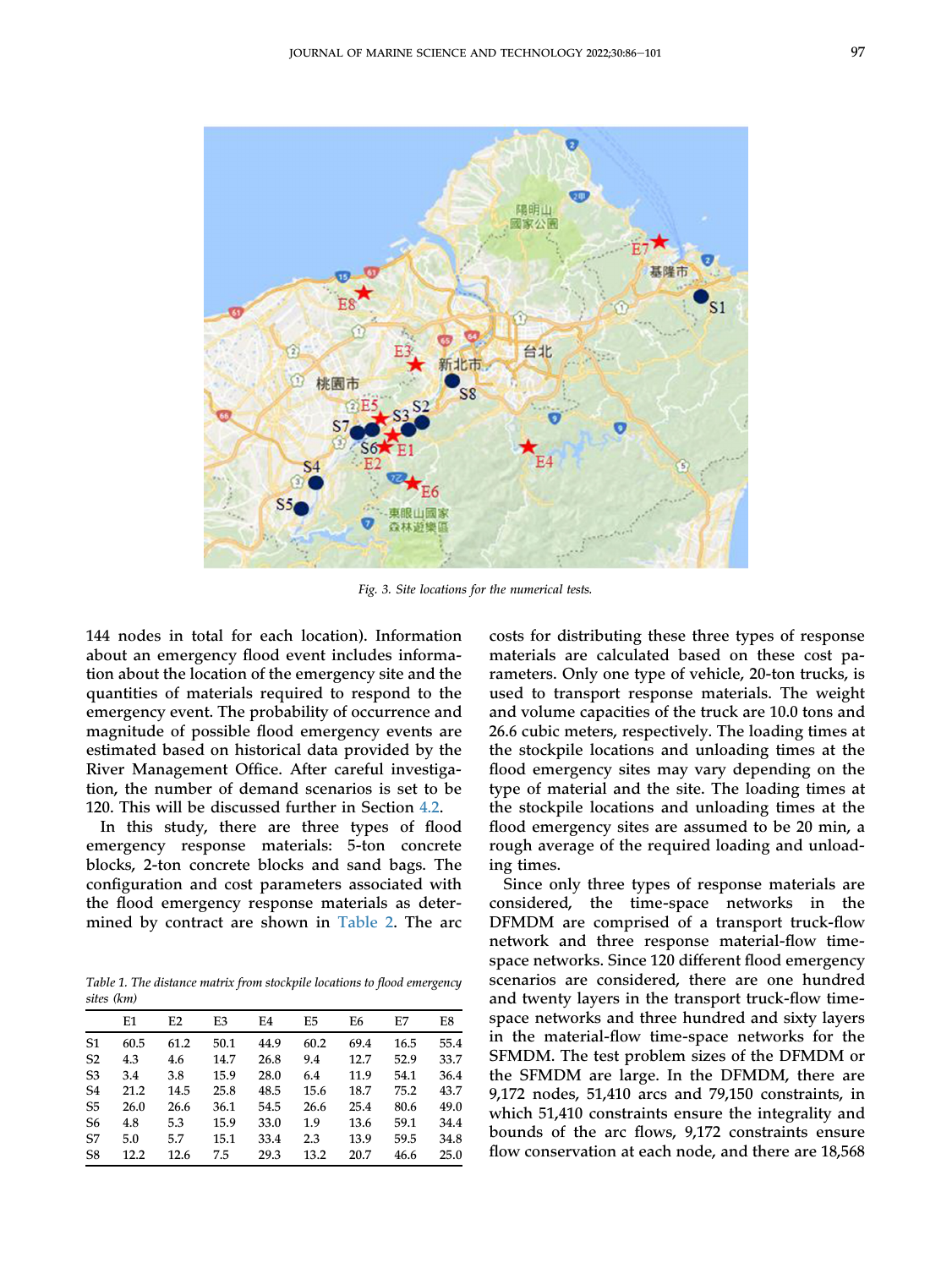| Items                     | Weight<br>(ton/unit) | Volume<br>$(m^3/$ unit) | Loading and unloading<br>Cost (NTD/unit) | <b>Transportation Cost</b><br>(NTD/km-unit) | Available<br>Ouantity |
|---------------------------|----------------------|-------------------------|------------------------------------------|---------------------------------------------|-----------------------|
| 2-Ton Concrete Blocks (A) | 2.0                  |                         | 672                                      | 30                                          | 4105                  |
| 5-Ton Concrete Blocks (B) | 5.0                  | 6.1                     | 860                                      | 70                                          | 3166                  |
| Sand Bags (C)             | 0.11                 | $0.1\,$                 | 420                                      |                                             | 344                   |

<span id="page-13-1"></span>Table 2. The configuration and cost parameters associated with the response materials

Note that there are 10 smaller sand bags in each sand bag unit and each smaller sand bag weighs 0.011 Tons. Because sandbags are significantly lighter than the other two types of material, their transportation cost is set to be zero in the contract.

side constraints. The SFMDM contains 1,110,283 nodes, 6,166,344 arcs and 9,495,144 constraints, in which 6,166,344 constraints guarantee the integrality and bounds of the arc flows, 1,100,640 constraints ensure the flow conservation, and there are also 2,228,160 side constraints.

# <span id="page-13-0"></span>4.2. Test results

#### 4.2.1. Test results of the deterministic model

Using the  $C_{++}$  computer language, coupled with CPLEX 11, the DFMDM can be solved within 1 s. The optimal objective value of the DFMDM is NTD 318,698, which is the total operating costs for truck usage plus the total cost of delivering the three response materials within the one-day planning horizon. Details of material deployment, truck dispatch and material movements are shown in Tables [3,](#page-13-2) [4](#page-13-3). 2-ton concrete blocks are stored at stockpiles S1, S2, S3, S5, S6, S7 and 5-ton concrete blocks are stored at stockpiles S1, S2, S3, S4, S5, S6, S7. Only sand bags are stored at stockpiles S1, S2, S3, S4, with most of them being stored at stockpile S1. The total number of dispatched trucks is 91, mostly from stockpiles S2 and S3. Details about material movements are shown in [Table 5](#page-13-4).

Requests for 2-ton and 5-ton concrete blocks are served by stockpile locations closer to the emergency sites. However, sand bags do not need to come from the closest locations, as long as enough material can be transported to fulfill the demand within one day. Thus, the handling cost for sand bags is not related to stockpile location in this study. Thus, 339 sand bag units are stored at S1 (3 units to E1), 3 units at S2 (1 unit to E3, 1 unit to E4, 1 unit to E8), 1 unit at S3 (1 unit to E2) and 1 unit at S4 (1 unit to E7). To ensure that the allocation of stockpile locations closely matches actual practices, a post-

<span id="page-13-2"></span>Table 3. Detailed inventory levels of response materials at stockpile locations from the DFMDM

| Stockpile                    |      | 2  | 3            | 4        | 5        | 6    |      |  |
|------------------------------|------|----|--------------|----------|----------|------|------|--|
| 2-Ton Concrete<br>Blocks (A) | 1000 |    | 35 74        | $\Omega$ | 996      | 1000 | 1000 |  |
| 5-Ton Concrete<br>Blocks (B) | 600  | 28 | 600          | 138      | 600      | 600  | 600  |  |
| Sand Bags (C)                | 339  | 3  | $\mathbf{1}$ |          | $\bf{0}$ |      |      |  |

<span id="page-13-3"></span>Table 4. Detailed transport truck dispatch from the DFMDM

| <b>Site</b>    | Stockpile      |                |                |                |                |                |    |    |  |  |  |  |
|----------------|----------------|----------------|----------------|----------------|----------------|----------------|----|----|--|--|--|--|
|                | S <sub>1</sub> | S <sub>2</sub> | S <sub>3</sub> | S <sub>4</sub> | S <sub>5</sub> | S <sub>6</sub> | S7 | S8 |  |  |  |  |
| E <sub>1</sub> | 1              |                | 18             |                |                |                |    |    |  |  |  |  |
| E2             |                |                | 21             |                |                |                |    |    |  |  |  |  |
| E <sub>3</sub> |                | 2              |                |                |                |                |    |    |  |  |  |  |
| E4             |                | 9              |                |                |                |                |    |    |  |  |  |  |
| E5             |                |                |                |                |                | 8              |    |    |  |  |  |  |
| E <sub>6</sub> |                |                | 5              |                |                |                |    |    |  |  |  |  |
| E7             | 2              |                |                | 1              |                |                |    |    |  |  |  |  |
| E8             |                | 14             |                |                |                |                |    |    |  |  |  |  |
| Total          | 3              | 25             | 44             | 1              |                | 8              |    |    |  |  |  |  |

optimization analysis may be performed, by slightly adjusting the optimization results without changing the objective. For example, some sand bags may be relocated to stockpile locations that are closer to the emergency sites. Specifically, 337 units are stored at S1 (1 unit to E7), 3 units at S2 (1 unit to E3, 1 unit to E4, 1 unit to E8), and 4 units at S3 (3 units to E1 and 1

<span id="page-13-4"></span>Table 5. Detailed response material movements from the DFMDM

| <b>Site</b>    | Items                 | Demand                  |                         | Stockpile               |              |              |                |                |            |    |
|----------------|-----------------------|-------------------------|-------------------------|-------------------------|--------------|--------------|----------------|----------------|------------|----|
|                |                       | (Units)                 | S1                      | S <sub>2</sub>          | S3           | S4           | S <sub>5</sub> | S <sub>6</sub> | ${\sf S7}$ | S8 |
| E1             | $\boldsymbol{\rm{A}}$ | 23                      |                         |                         | 23           |              |                |                |            |    |
|                | B                     | 25                      |                         |                         | 25           |              |                |                |            |    |
|                | $\mathsf C$           | 3                       | 3                       |                         |              |              |                |                |            |    |
| E <sub>2</sub> | A                     | 48                      |                         |                         | 48           |              |                |                |            |    |
|                | B                     | 20                      |                         |                         | 20           |              |                |                |            |    |
|                | $\mathsf C$           | $\mathbf{1}$            |                         |                         | $\mathbf{1}$ |              |                |                |            |    |
| E3             | $\boldsymbol{\rm{A}}$ | $\overline{\mathbf{4}}$ |                         | 4                       |              |              |                |                |            |    |
|                | $\, {\bf B}$          | $\boldsymbol{0}$        |                         |                         |              |              |                |                |            |    |
|                | $\mathsf C$           | $\mathbf{1}$            |                         | $\mathbf{1}$            |              |              |                |                |            |    |
| E4             | $\boldsymbol{A}$      | 31                      |                         | 31                      |              |              |                |                |            |    |
|                | B                     | $\overline{\mathbf{c}}$ |                         | $\overline{\mathbf{c}}$ |              |              |                |                |            |    |
|                | $\mathsf C$           | $\mathbf{1}$            |                         | $\mathbf{1}$            |              |              |                |                |            |    |
| E <sub>5</sub> | $\boldsymbol{\rm{A}}$ | $\pmb{0}$               |                         |                         |              |              |                |                |            |    |
|                | B                     | 15                      |                         |                         |              |              |                | 15             |            |    |
|                | $\mathsf C$           | $\pmb{0}$               |                         |                         |              |              |                |                |            |    |
| E <sub>6</sub> | A                     | 3                       |                         |                         | 3            |              |                |                |            |    |
|                | B                     | 8                       |                         |                         | 8            |              |                |                |            |    |
|                | $\mathsf{C}$          | $\boldsymbol{0}$        |                         |                         |              |              |                |                |            |    |
| E7             | A                     | $\overline{\mathbf{4}}$ | $\boldsymbol{4}$        |                         |              |              |                |                |            |    |
|                | B                     | $\overline{\mathbf{c}}$ | $\overline{\mathbf{c}}$ |                         |              |              |                |                |            |    |
|                | $\mathsf C$           | $\mathbf{1}$            |                         |                         |              | $\mathbf{1}$ |                |                |            |    |
| ${\rm E}8$     | $\boldsymbol{\rm{A}}$ | $\pmb{0}$               |                         |                         |              |              |                |                |            |    |
|                | B                     | 26                      |                         | 26                      |              |              |                |                |            |    |
|                | $\mathsf C$           | $\mathbf{1}$            |                         | $\mathbf{1}$            |              |              |                |                |            |    |
| Total          | A                     | 113                     | 4                       | 35                      | 74           |              |                |                |            |    |
|                | B                     | 98                      | $\overline{\mathbf{c}}$ | 28                      | 53           |              |                | 15             |            |    |
|                | C                     | 8                       | 3                       | 3                       | $\mathbf 1$  | $\mathbf{1}$ |                |                |            |    |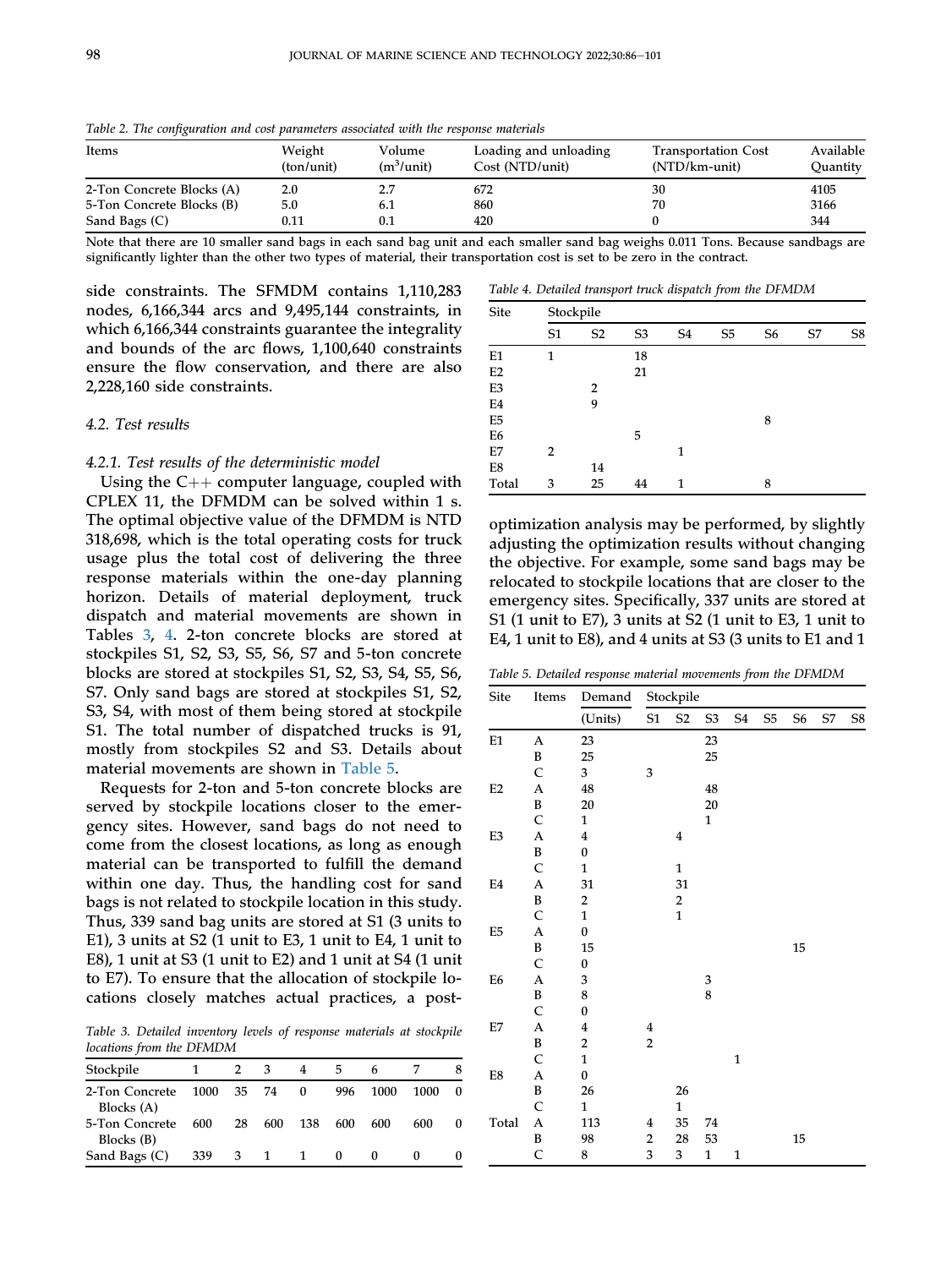unit to E2). In another example, 5 of the sand bag units stored at S2, S3 and S4 may be stored at S1. All sand bags (344 units) are thus stored at S1 to simplify operations.

Note that, in the DFMDM, only the minimal required response materials may be stored in each stockpile location (e.g., 2-ton or 5-ton concrete blocks at stockpiles S2 and S3). This may lead to greater transportation costs when more severe flood emergency events occur under stochastic demands requiring more response materials which would have to be transported from other stockpile locations. This result indicates that the SFMDM would be more appropriate than the DFMDM for solving this type of problem.

#### 4.2.2. Test results of the stochastic model

We investigated the most appropriate number of demand scenarios that could suitably represent the demand population, before starting to perform the numerical tests. In our results, we found that after 120 scenarios, the allocation of materials remained almost the same. After 120 scenarios, the objective values changed only slightly, as shown in [Fig. 4](#page-14-0). Thus, we set the number of demand scenarios to be 120.

Using the  $C_{++}$  computer language, coupled with CPLEX 11, the SFMDM cannot be solved within 20 min for all test instances. The iterative two-phase algorithm is thus used to solve the SFMDM. The optimal objective value of the SFMDM is NTD 320,334, which is the total expected operating cost of truck usage plus the total expected cost of delivering the three response materials within the one-day planning period. The details for material deployment are shown in [Table 6](#page-14-1). Most of the 2-Ton concrete blocks and the 5-Ton concrete blocks are stored at stockpiles S1, S2, S3, S4, S5, S6 with a few of them stored at S7. These stockpiles with their

<span id="page-14-1"></span>Table 6. Detailed inventory levels of response materials at stockpile locations from the SFMDM

| Stockpiles |     |     |     |     |     |     |    |     |
|------------|-----|-----|-----|-----|-----|-----|----|-----|
| Item A     | 834 | 787 | 804 | 815 | 495 | 352 | 18 |     |
| Item B     | 500 | 598 | 523 | 480 | 532 | 445 | 88 |     |
| Item C     | 127 |     |     |     |     |     |    | 217 |

stored materials are close to emergency sites for different demand scenarios. In addition, sand bags are only stored at stockpiles S1 and S8. Since there is no difference in the handling cost for sand bags from one stockpile to another in this study, in the solution algorithm only stockpiles S1 and S8 are selected for delivering materials to meet the demand within a day. The allocation of materials to these stockpile locations with corresponding material movements is expected to be the optimal one.

We use the expected value of perfect information (EVPI) and the value of the stochastic solution (VSS) to evaluate the performance of the stochastic model and the iterative two-phase algorithm. [Table 7](#page-15-4) shows the results of these two evaluations. The EVPI for the SFMDM is about NTD 111, meaning that the maximum error gap of the HN solution is only 0.03%  $(=111/320223)$ . This shows that the solution obtained by the solution algorithm is very close to the optimal solution, indicating the effectiveness of the solution algorithm. The VSS is used to measure the value of using a stochastic model. The VSS for the SFMDM is NTD 8,345, meaning that the gap is  $2.61\%$  (=8345/ 320334) for the SFMDM. This indicates that it is suitable to use the SFMDM to solve the problem.

#### 4.3. Comparison

We now compare the performance of the DFMDM, the SFMDM, and actual deployment practices currently used by the River Management

<span id="page-14-0"></span>

Fig. 4. The objective values for different numbers of demand scenarios.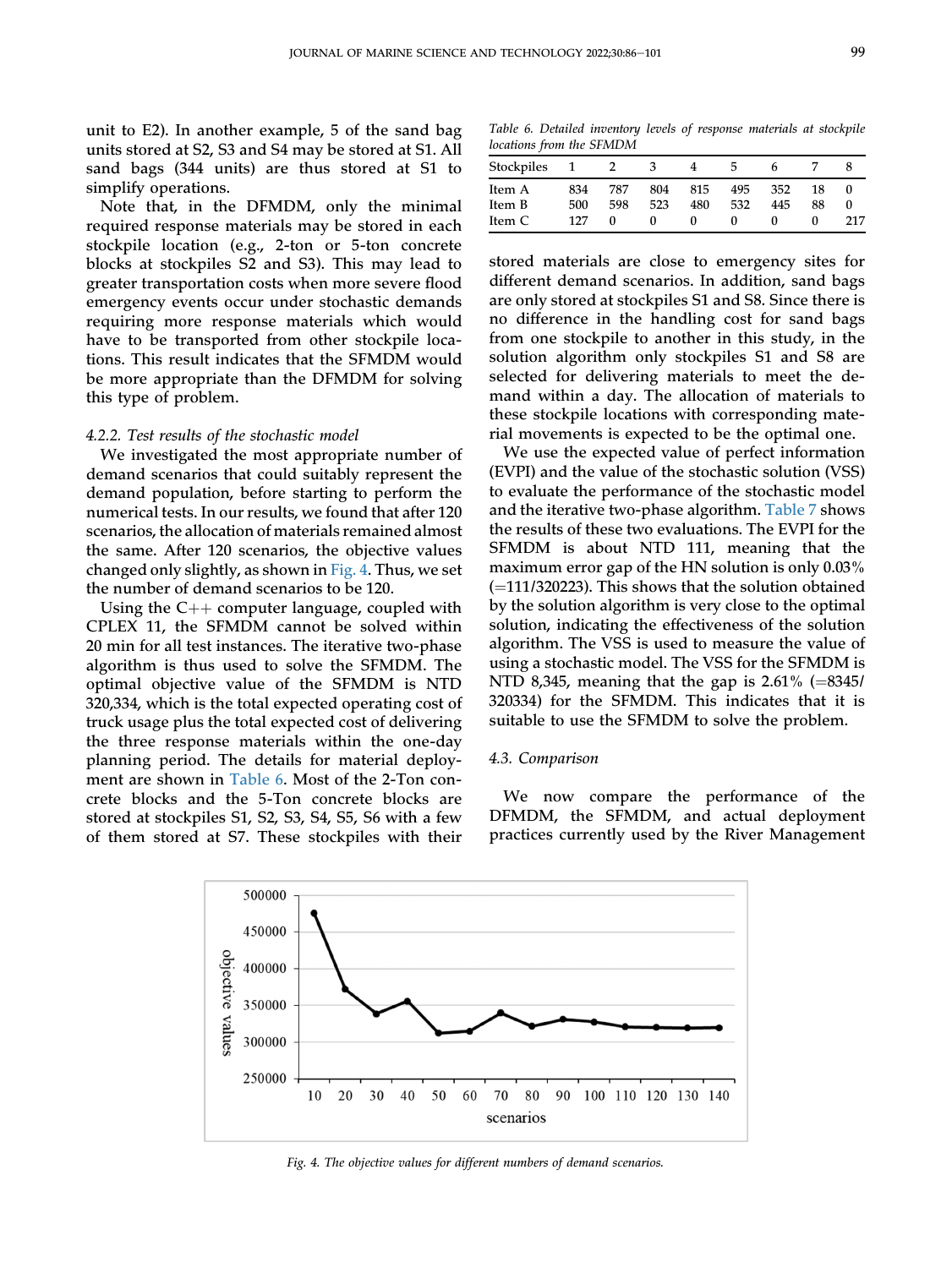<span id="page-15-4"></span>Table 7. Evaluation of the SFMDM solutions

| HN (SFMDM) | WS      | EVPI (HN-WS) | <b>EEV</b> | $VSS =  EEV-HN $ | Error Gap (EVPI/WS) | Gap (VSS/HN) |
|------------|---------|--------------|------------|------------------|---------------------|--------------|
| 320,334    | 320,223 | TTT          | 328.679    | 8,345            | $0.03\%$            | 2.61%        |

<span id="page-15-5"></span>Table 8. Comparison of the deployment methods in the planning stage and in the evaluation stage

|                | Year Planning Stage |                                           |         | <b>Evaluation Stage</b> |         |         |  |  |
|----------------|---------------------|-------------------------------------------|---------|-------------------------|---------|---------|--|--|
|                |                     | Practice DFMDM SFMDM Practice DFMDM SFMDM |         |                         |         |         |  |  |
| $\mathbf{1}$   | 323,423             | 318.698                                   | 321,060 | 330.014                 | 355.867 | 321,060 |  |  |
| $\overline{2}$ | 323,423             | 318,698                                   | 320,648 | 330,556                 | 333,690 | 320,648 |  |  |
| 3              | 325,268             | 318,698                                   | 321,132 | 342,563                 | 328,679 | 321,132 |  |  |
| $\overline{4}$ | 320,963             | 318,698                                   | 320,223 | 324,477                 | 328,679 | 320,223 |  |  |
| 5              | 321,043             | 318,698                                   | 320,334 | 327,982                 | 328.679 | 320,334 |  |  |

Office for real world operations. We first randomly generate 120 demand scenarios based on the demands in the DFMDM then calculate the actual handling costs for five-years of operations (years 1–5). [Table 8](#page-15-5) shows the comparison results. Although the objective values obtained with the DFMDM are the smallest among the three deployment methods, this does not mean that its performance is better than that of the SFMDM. Indeed, it is necessary to evaluate the performance of these deployment methods after their application to actual operations rather than in the planning state. As shown in [Table 8,](#page-15-5) the evaluation results indicate that the SFMDM yields the best solution, regardless of the evaluation year. On average, the current deployment practices are next while the DFMDM performs the worst. In the evaluation stage, the actual handling cost of the DFMDM is greater than that of the SFMDM because when applied to real world operations, the SFMDM deployment can better absorb stochastic demand disturbances than can the DFMDM. Although the DFMDM yields the best solution in the planning stage, it distributes resources too tightly to be easily adjusted to cope with the stochastic demand disturbances that occur. As a result, in real world operations where stochastic demands do occur, the SFMDM should be more effective for modeling the deployment of resources for flood emergency response than the DFMDM or current deployment practices.

## 5. Conclusions

In this study, we adopt a time-space network technique to formulate two flood emergency response material allocation models (DFMDM and SFMDM) to determine the flood emergency response material deployment, truck routing and flood emergency response material delivery from stockpile locations to flood emergency sites. A deterministic deployment model (DFMDM) for flood emergency response material systems is first developed followed by a stochastic deployment model (SFMDM) to deal with the issue of uncertain demands. Both models are formulated as multiple integer network flow problems with special side constraints. An iterative twophase solution algorithm is developed based on a problem decomposition technique, coupled with a variable fixing technique, to efficiently solve the SFMDM. To evaluate the proposed models and solution algorithm, numerical tests are performed. The test results, related to a Taiwan flood emergency response system, are shown to compare favorably with current practices, demonstrating the potential usefulness of the stochastic deployment model in practice. More tests are suggested before application of the proposed stochastic mode and solution algorithm before being used in real operations, so that its characteristics and limitations can be grasped. In future, modification of the SFMDM, coupled with the solution algorithm, to consider multiple truck types can be researched. Besides, how to modify the DFMDM to be used for the contractor can be researched as well.

# Declaration of interest

The authors declare no conflict of interest.

#### Acknowledgements

This research was partially supported by grants (MOST-110-2221-E-008-025-MY3) and MOST-110- 2221-E-008-026 and from the Ministry of Science and Technology, Taiwan. The authors would like to thank the River Management Office for kindly providing the test data and their valuable opinions. Finally, the authors thank two reviewers for their helpful comments and suggestions to improve the presentation of the paper.

## <span id="page-15-3"></span>References

- <span id="page-15-0"></span>[1] Ministry of the Interior. Taiwan, Taipei: National Fire Agency Annual Report; 2015.
- <span id="page-15-1"></span>[2] Gilvear DJ, Davies JR, Winterbottom SJ. Mechanisms of floodbank failure during large flood events on the rivers Tay and Earn, Scotland. Q J Eng Geol Hydrogeol 1994;27(4):  $319 - 32.$
- <span id="page-15-2"></span>[3] Chang MS, Tseng YL, Chen JW. A scenario planning approach for the flood emergency logistics preparation problem under uncertainty. Transport Res E Logist Transport Rev 2007;43(6):737-54.